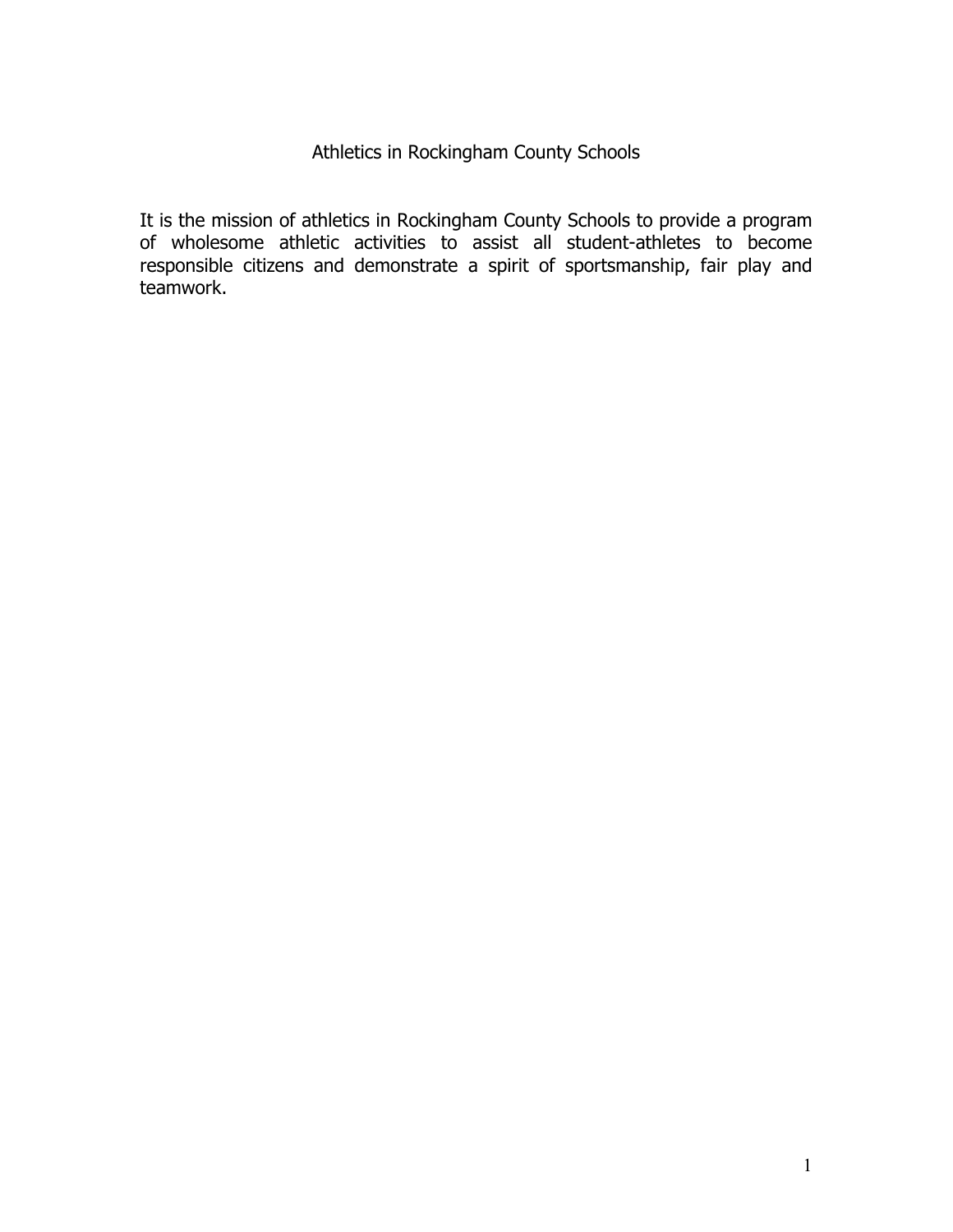# Table of Contents

| <b>High Schools</b>                                          |
|--------------------------------------------------------------|
|                                                              |
|                                                              |
|                                                              |
|                                                              |
|                                                              |
|                                                              |
|                                                              |
|                                                              |
|                                                              |
|                                                              |
|                                                              |
|                                                              |
|                                                              |
| Athletic Eligibility Standards for High Schools. 8           |
|                                                              |
|                                                              |
|                                                              |
|                                                              |
|                                                              |
|                                                              |
|                                                              |
|                                                              |
|                                                              |
| Food Supplement and/or Performance-Enhancing Supplements. 15 |
| Communication between the Coach and the Parent. 15           |
|                                                              |
|                                                              |
|                                                              |
|                                                              |
|                                                              |
|                                                              |
|                                                              |
|                                                              |
|                                                              |
|                                                              |
|                                                              |
|                                                              |
|                                                              |
|                                                              |
|                                                              |
|                                                              |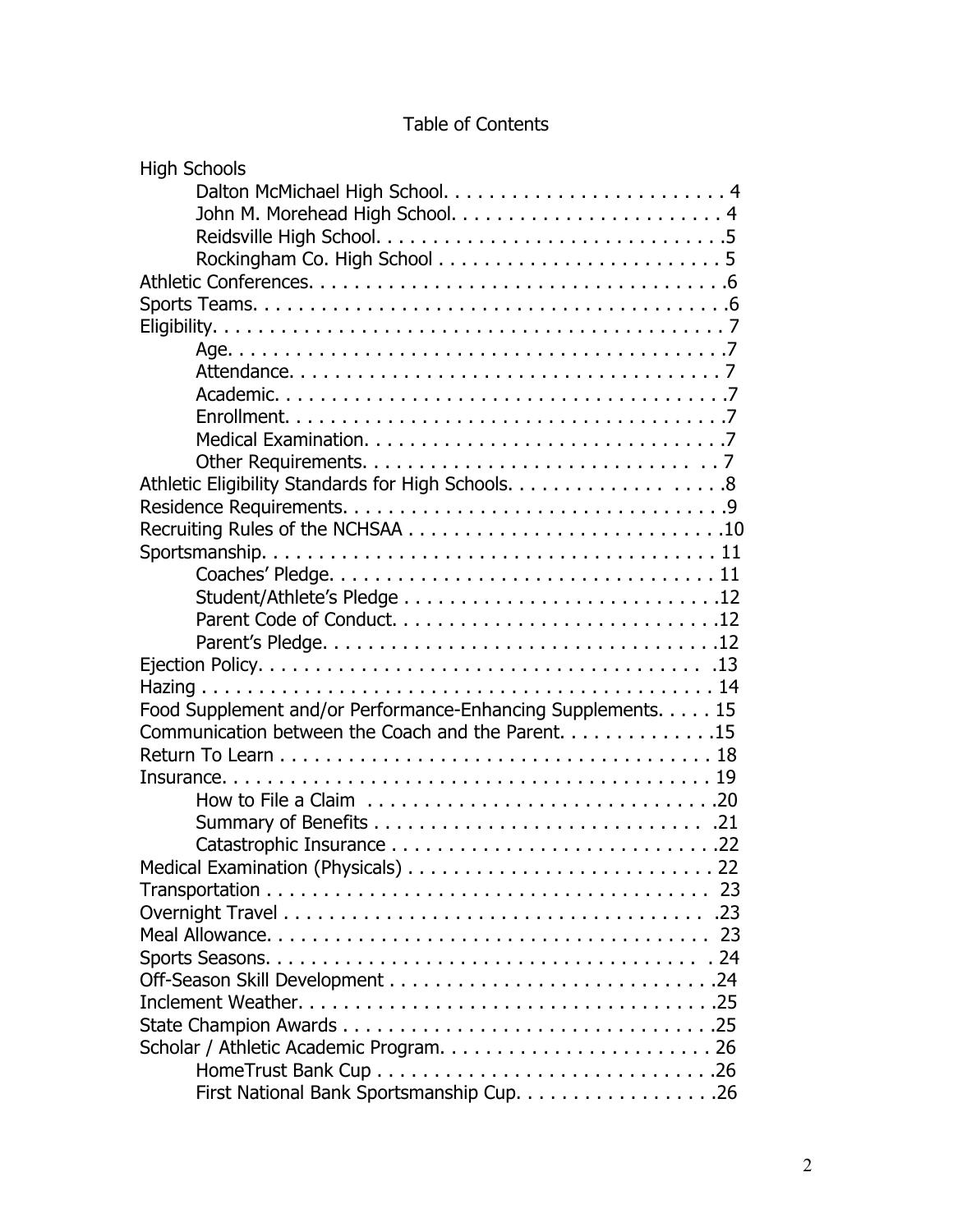| Gildan Male/Female Scholar Athlete of the Year. 27 |  |
|----------------------------------------------------|--|
|                                                    |  |
|                                                    |  |
| Superintendent's Scholar / Athlete Award 28        |  |
|                                                    |  |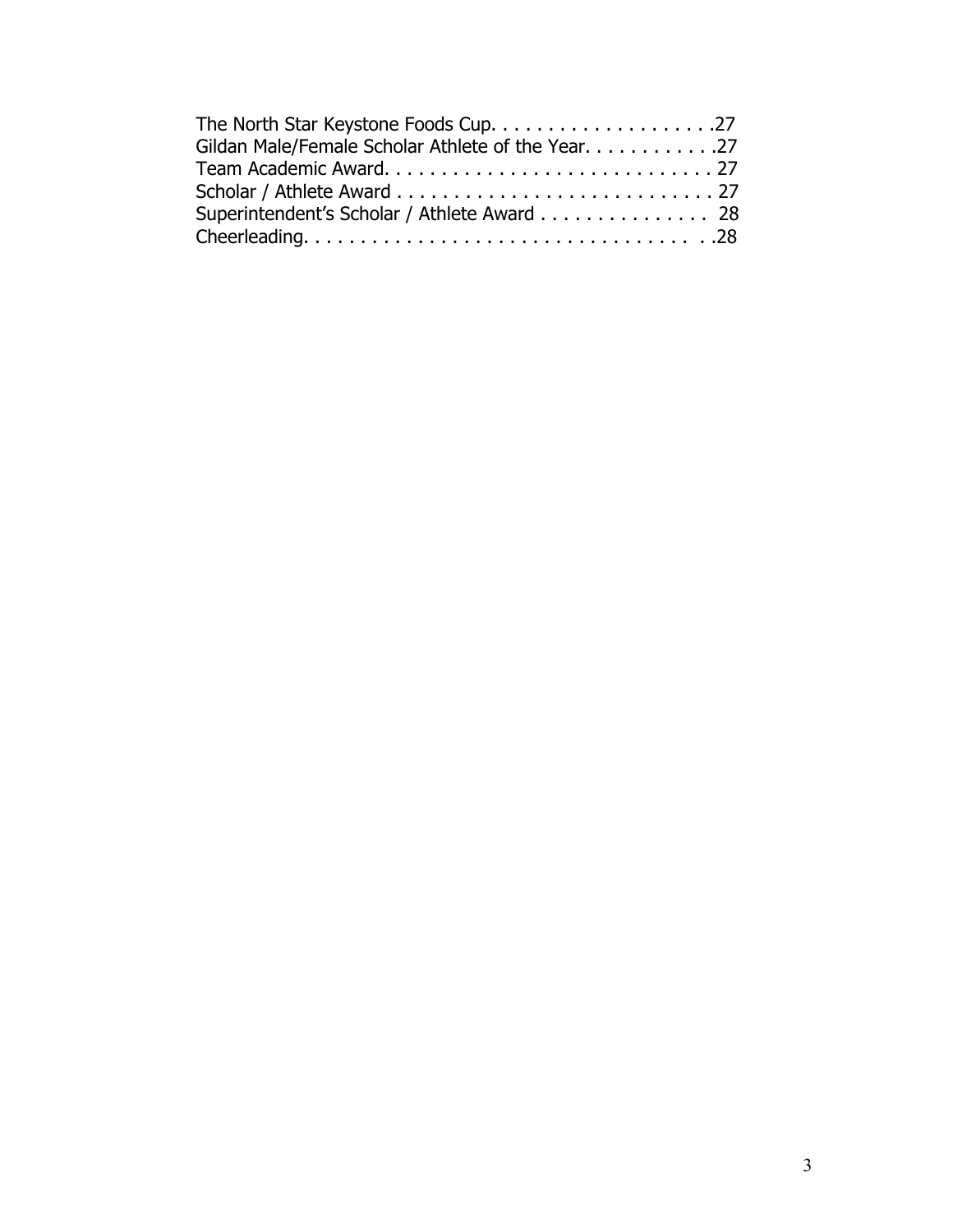#### **High Schools**

|                           | Dalton L. McMichael High School |                                      |
|---------------------------|---------------------------------|--------------------------------------|
|                           | <b>6845 NC Highway 135</b>      |                                      |
| Mayodan, NC 27027         |                                 |                                      |
|                           | Phone: 336-427-5165             |                                      |
| Fax:                      | 336-427-5776                    |                                      |
| <b>Principal:</b>         |                                 | Cecil Kemp ckemp@rock.k12.nc.us      |
| <b>Athletic Director:</b> |                                 | Thomas Horton thorton@rock.k12.nc.us |
| <b>Mascot:</b>            |                                 | <b>Fighting Phoenix</b>              |
| <b>Colors</b>             |                                 | <b>Royal Blue / Vegas Gold</b>       |

**Conference Affiliation: Mid-State 3A Athletic Conference**

#### **John M. Morehead High School**

**134 N. Pierce St Eden, NC 27288 Phone: 336-627-7731 Fax: 336-623-5462**

Principal: **Ryan Moody [rmoody@rock.k12.nc.us](mailto:rmoody@rock.k12.nc.us)** 

| <b>Athletic Director:</b> | Jonathan Blackwell        |  |
|---------------------------|---------------------------|--|
|                           | jblackwell@rock.k12.nc.us |  |

| <b>Mascot:</b> | <b>Fighting Panthers</b>   |
|----------------|----------------------------|
| <b>Colors:</b> | <b>Red / White / Black</b> |

**Conference Affiliation: Mid-State 3A Athletic Conference**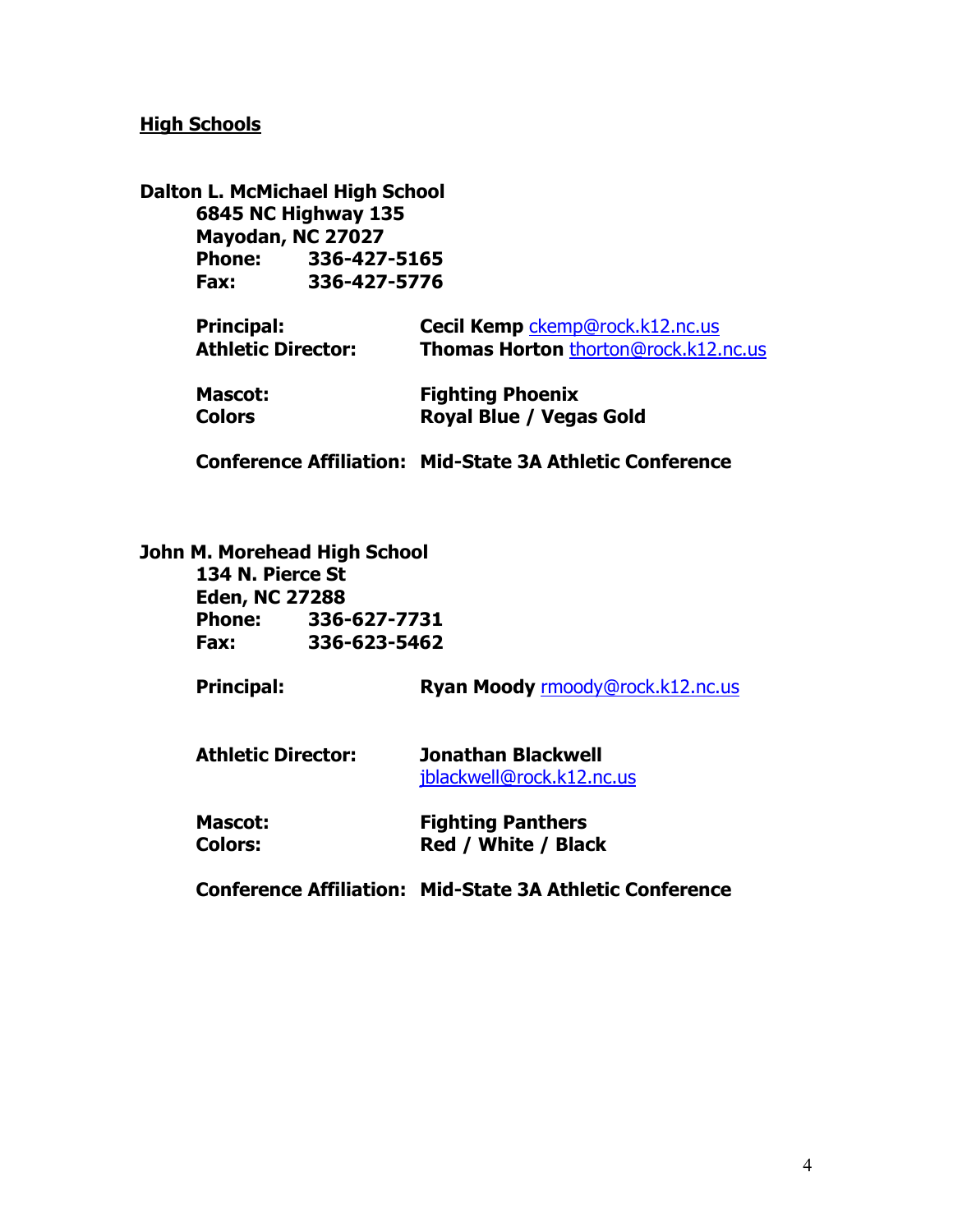#### **Reidsville High School**

**1901 S Park Dr. Reidsville, NC 27320 Phone: 336-349-6361 Fax: 336-349-3205**

**Principal: Erica Blackwell [eblackwell@rock.k12.nc.us](mailto:eblackwell@rock.k12.nc.us) Athletic Director: Joe Walker** [jwalker@rock.k12.nc.us](mailto:jwalker@rock.k12.nc.us)

**Mascot: Rams Colors: Navy / Vegas Gold**

**Conference Affiliation: Mid-State 2A Athletic Conference**

**Rockingham County High School**

**180 High School Rd. Reidsville, NC 27320 Phone: 336-634-3220 Fax: 336-342-7794**

**Principal: Lori Carter** [lcarter2@rock.k12.nc.us](mailto:lcarter2@rock.k12.nc.us)

**Athletic Director: Courtney Paschal** [cpaschal@rock.k12.nc.us](mailto:cpaschal@rock.k12.nc.us)

| <b>Mascot:</b> | <b>Cougars</b>        |
|----------------|-----------------------|
| <b>Colors:</b> | <b>Black / Silver</b> |

**Conference Affiliation: Mid-State 3A Athletic Conference**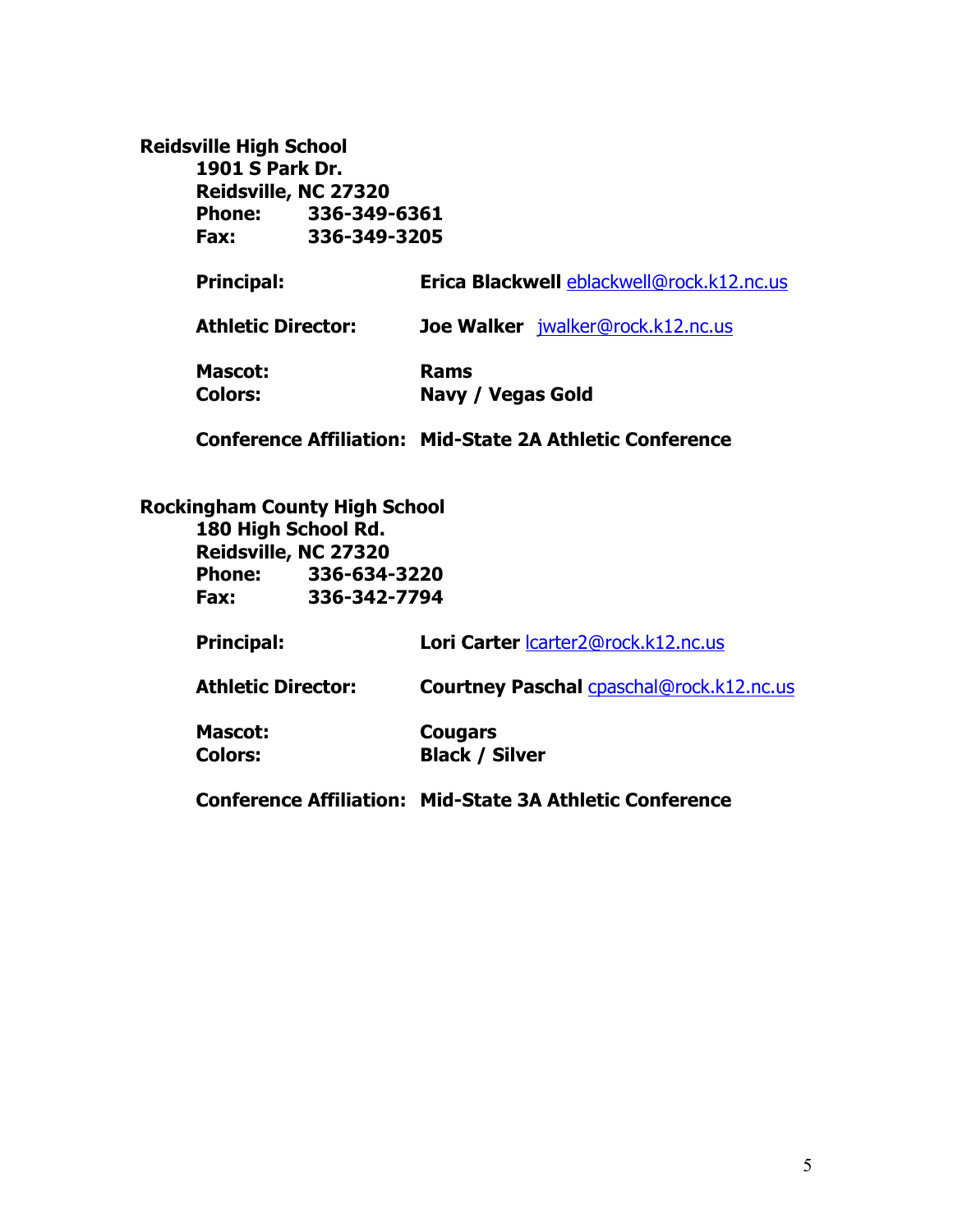#### **Athletic Conferences**

**Bartlett Yancey High School Eastern Alamance High School Carrboro High School McMichael High School Cummings High School**<br> **Cummings High School of Arts**<br> **Mortheast Guilford High School of Arts NC School of Science and Math Person County High School Reidsville High School Rockingham Co High School**

#### **Mid-State 2A Athletic Conf. Mid-State 3A Athletic Conf.**

**Durham School of Arts Northeast Guilford High School Graham High School Northern Guilford High School Western Alamance High School**

#### **Sports Teams**

| Fall                          | <b>Winter</b>                    | <b>Spring</b>            |
|-------------------------------|----------------------------------|--------------------------|
| <b>Cheerleading, Varsity</b>  | <b>Cheerleading, Varsity</b>     | <b>Baseball, Varsity</b> |
| <b>Cheerleading, JV</b>       | <b>Cheerleading, JV</b>          | <b>Baseball, JV</b>      |
| <b>Cross Country, Men's</b>   | <b>Basketball, Men's Varsity</b> | Golf, Men's              |
| <b>Cross Country, Women's</b> | <b>Basketball, Men's JV</b>      | <b>Soccer, Women's</b>   |
| <b>Football, Varsity</b>      | <b>Basketball, Women's</b>       | <b>Varsity</b>           |
| <b>Football, JV</b>           | <b>Varsity</b>                   | Soccer, Women's JV       |
| Golf, Women's                 | <b>Basketball, Women's JV</b>    | <b>Softball, Varsity</b> |
| <b>Tennis, Women's</b>        | <b>Swimming, Men's</b>           | Softball, JV             |
| <b>Soccer, Men's Varsity</b>  | <b>Swimming, Women's</b>         | <b>Tennis, Men's</b>     |
| <b>Soccer, Men's JV</b>       | <b>Wrestling</b>                 | <b>Track, Men's</b>      |
| <b>Volleyball, Varsity</b>    |                                  | <b>Track, Women's</b>    |
| <b>Volleyball, JV</b>         |                                  |                          |

\*Note:If there are not sufficient numbers of athletes for a particular sport it may not be offered.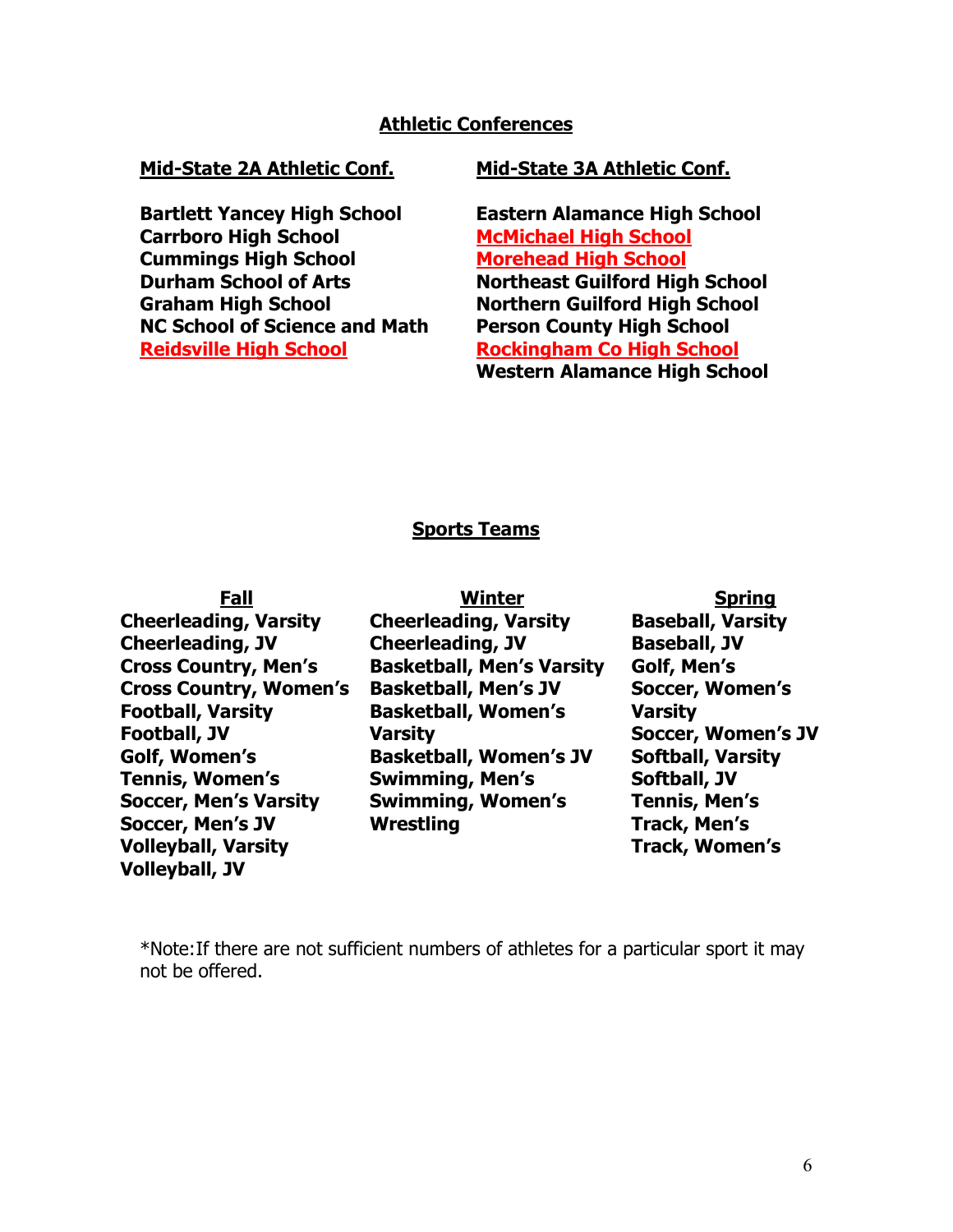#### **Eligibility**

To be eligible for tryouts, practice, or participation in athletic contests, a player must meet all North Carolina High School Athletic Association (NCHSAA) and Rockingham County Schools (RCS) eligibility requirements and policies:

- **AGE**  Must not be 19 years of age on or before August 31st of the current school year.
- **ATTENDANCE** May not miss more than 13 days for the previous semester.
- **ACADEMIC** Must meet local promotion standards and pass 3 out of 4 courses each semester (See section on Athletic Eligibility Standards)
- **ENROLLMENT** Must be a properly enrolled student at the assigned high school.
- **MEDICAL EXAMINATION –** Must receive a medical examination once every 395 days by a duly licensed physician, nurse practitioner, or physician's assistant.
- **OTHER REQUIREMENTS –**
	- ♦ Must not participate at the high school level for a period lasting longer than eight consecutive semesters beginning with the student's first entry into the  $9<sup>th</sup>$  grade or participation on a high school team.
	- ♦ Must not participate at the high school level for more than four seasons in that sport.
	- ♦ May not play, sit or the bench or practice if ineligible. Ineligible players are not allowed to participate in out-of-season workouts.
	- ♦ To maintain amateur status, the athlete must not accept money or awards having utilitarian value such as golf balls, clubs, tennis rackets or balls.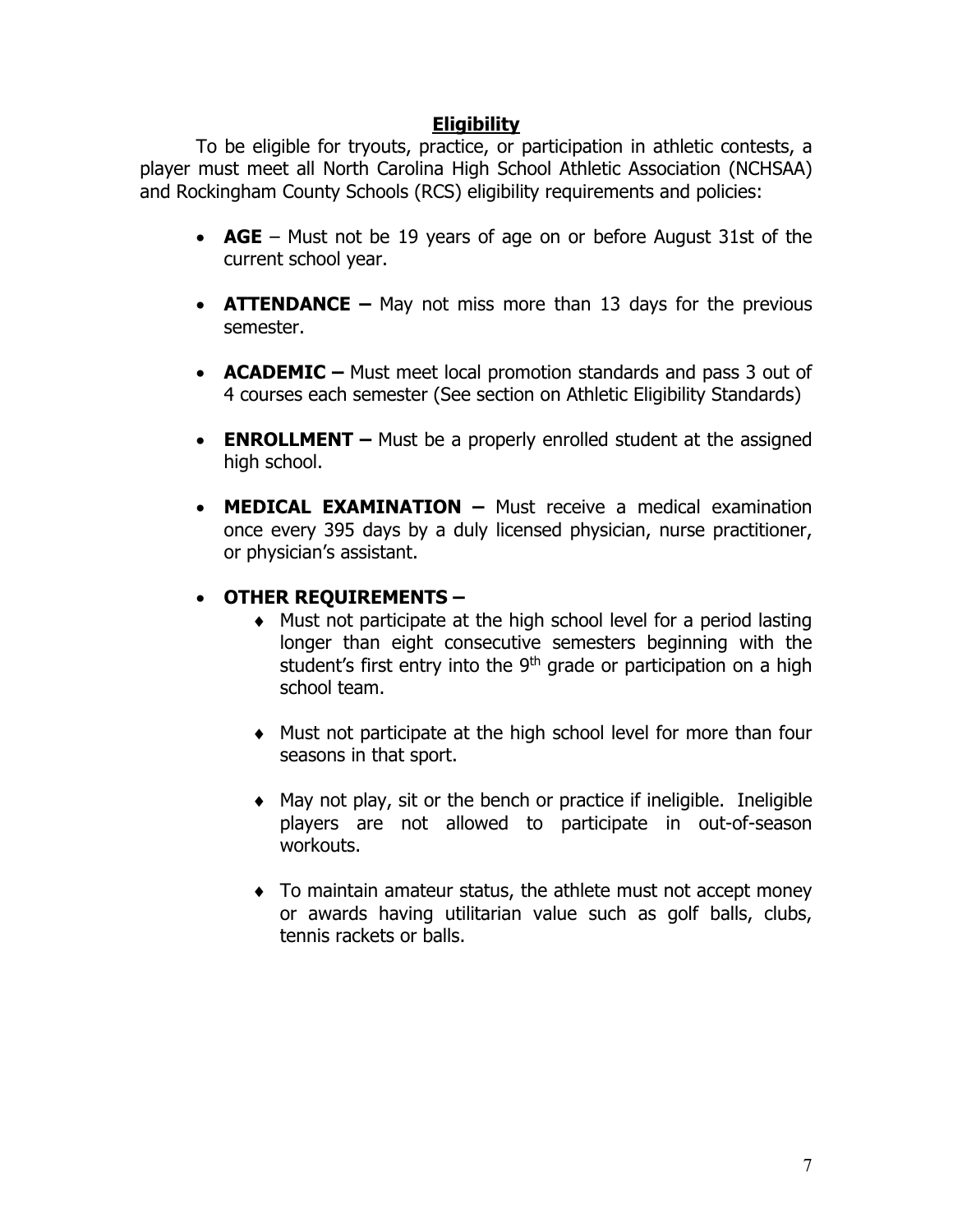- ♦ No student shall be permitted to participate in an all-star or bowl games unless it is sanctioned by the North Carolina High School Athletic Association and unless the athlete has completed high school eligibility in that sport.
- ♦ May not participate in, practice or play if assigned to In-School Suspension (ISS) or Out-of-School Suspension (OSS).
- ♦ Any student who is convicted of a crime classified as a felony under North Carolina or federal law, or is adjudicated delinquent for an offense that would be a felony if committed by an adult, is not eligible.

#### **Athletic Eligibility Standards For High Schools**

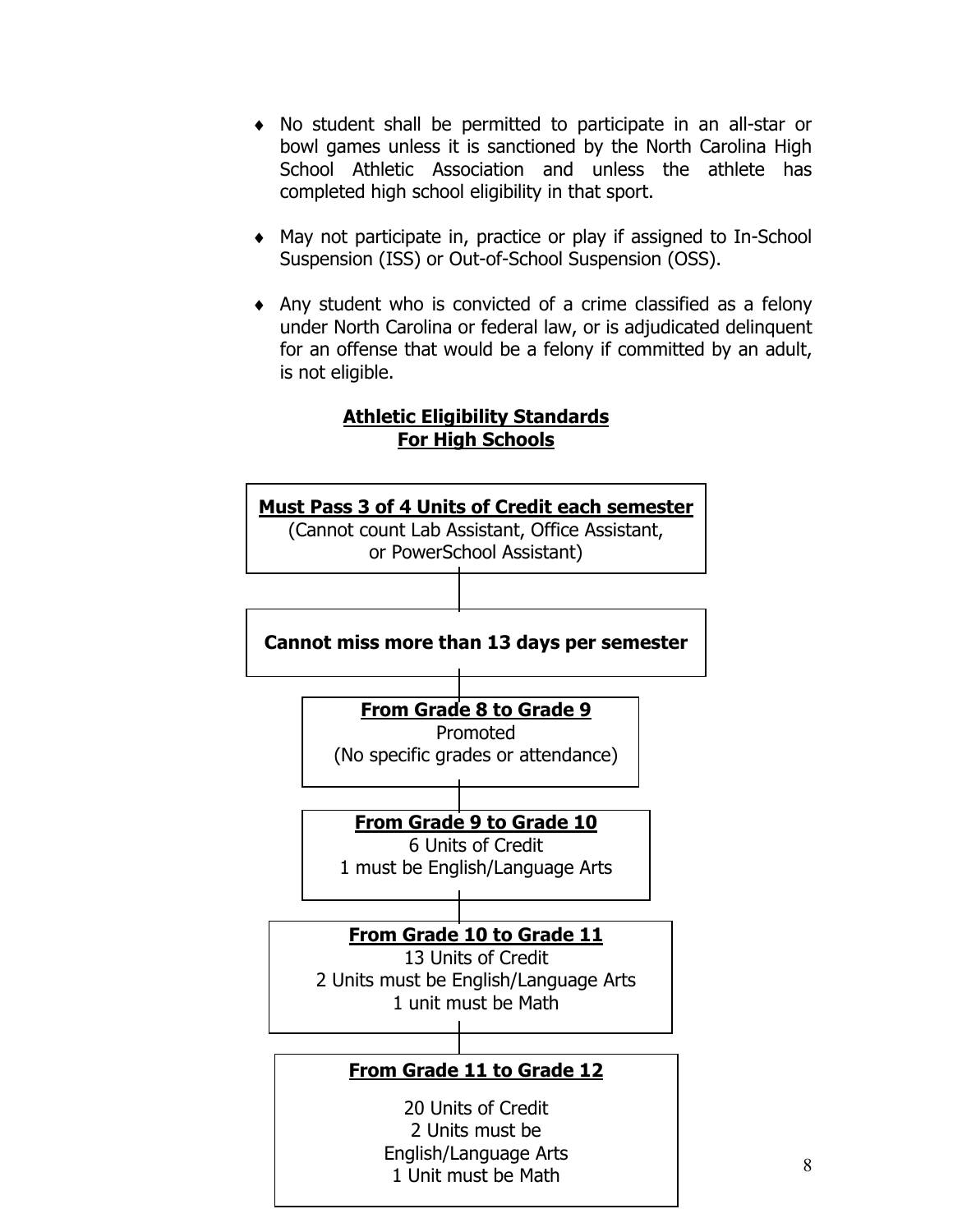#### **Residence Requirements**

A student is eligible to participate at the school to which he or she is assigned by the Rockingham County Board of Education. "Residence" as used for athletic eligibility purposes is defined as the equivalent of the term "domicile" as applied by the courts of North Carolina. Under no circumstance can a student have more than one residence for eligibility purposes. It is obligation of the school to know the residence status of each athlete and to require compliance with these requirements. The residence of any student shall be deemed to be that of his or her parents or the sole surviving parent unless otherwise provided:

- In the event the parents are separated or divorced, the residence of the student shall be that of the parent to whom custody has been awarded by a court of competent jurisdiction. If no custody order has been entered, the residence shall be deemed to be that of the parent who had actual custody immediately upon the separation.
- Any change in residence must be bona fide. Determination of what constitutes a bona fide change of residence depends upon the facts of each case. In order of a change of residence to be considered bona fide at least the following facts must exits: (1) The original residence must be abandoned as a residence; that is sold, rented or disposed of as a residence, and must not be used as residence by any member of the family; (2) The entire family must make the change and take with them the household goods and furniture appropriate to the circumstances; (3) The change must be made with the intent that it is permanent.
- Transfer student must sit out 365 days unless a waiver is granted. See the Athletic Director for details.

No non-parental guardianship will be recognized where a student has a living parent unless: there has been a determination of abandonment of the student by such parent(s) or a determination that the student is a dependent juvenile as defined in G.S. 7A-5 17 (13) or comparable statute by a court of competent jurisdiction; or the student has been judicially declared a ward of the court or has been identified as an orphan or placed in a foster home by the Division of Social services (or a comparable agency if out of state) and custody (not guardianship) has been determined by the court or social service agency. A student whose custody has been established by court order or social services agency decision is eligible for participation at the school to which he or she is assigned by the Rockingham County Board of Education.

The residence of a student who is emancipated shall continue to be his or her residence as of the time of emancipation, unless an exception is granted under the procedures established by the Hardship Rule.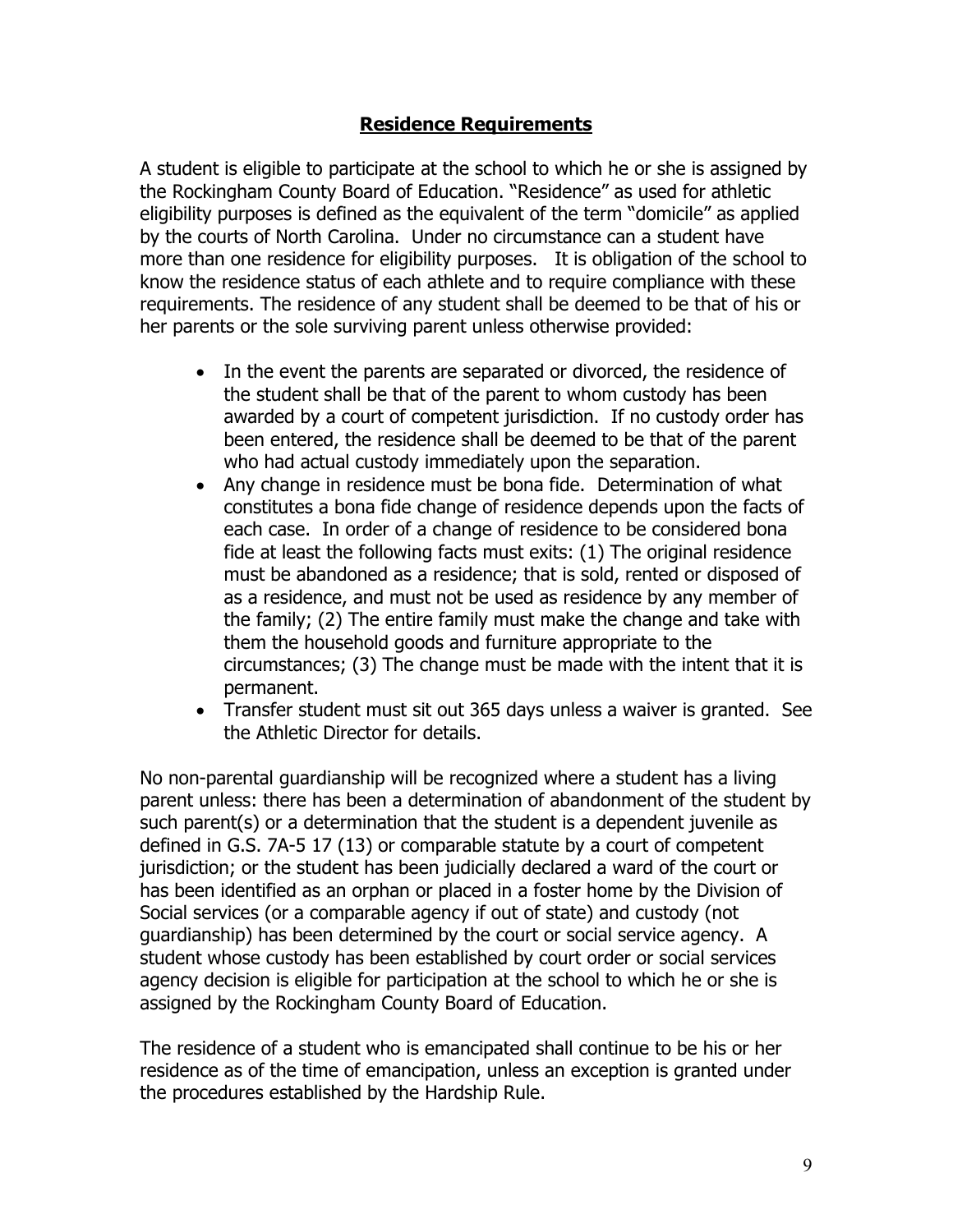**Foreign Exchange Student** – The residence of a student who is in an organized and recognized foreign exchange program shall be considered to be the place to which he or she is assigned by that program, and is eligible to participate at the school to which he or she is assigned by the Rockingham County Board of Education. Foreign exchange students who are not part of an organized and recognized foreign exchange program must present extenuating circumstance through the procedure established by the Hardship Rule. A foreign exchange student is eligible only during the first year of residence in the United States. With the exception of this residence rule, foreign exchange students are subject to all other eligibility requirement, including but not limited to, the prohibition on participation after graduation or eligibility for graduation from high school.

In no case will any exception be made to the following principles:

- No student may participate at a second school in the same sport during the same sports season; except in the event of a bona fide change in residence of the parent(s) or legal custodian; change in schools must be contemporaneous with change in residence.
- Documents purporting to establish guardianship or custody issued by a notary public, an attorney, a clerk of court, or any entity other than a court of record with competent jurisdiction will not be accepted.

# **Recruiting Rules of the NCHSAA**

No student shall be subjected to undue influence by an individual or group of individuals to induce or cause him/her to transfer from one school to another for athletic purposes.

If allegations or recruiting are made against a school, the burden of proof is substantiated form must be borne by the accusing party. Allegations of recruiting that are substantiated will be processed an infractions under the penalty code.

For the purposes of this rule "undue influence" consists of actions taken for the purpose and intent of soliciting or encouraging the enrollment of a studentathlete in a school, including but not limited to the following:

- Initiating or arranging communications or contact of any short (letters, email, phone, etc.) with a prospective student-athlete or member of his or her family.
- Visiting or entertaining a prospective student-athlete or member of his or her family.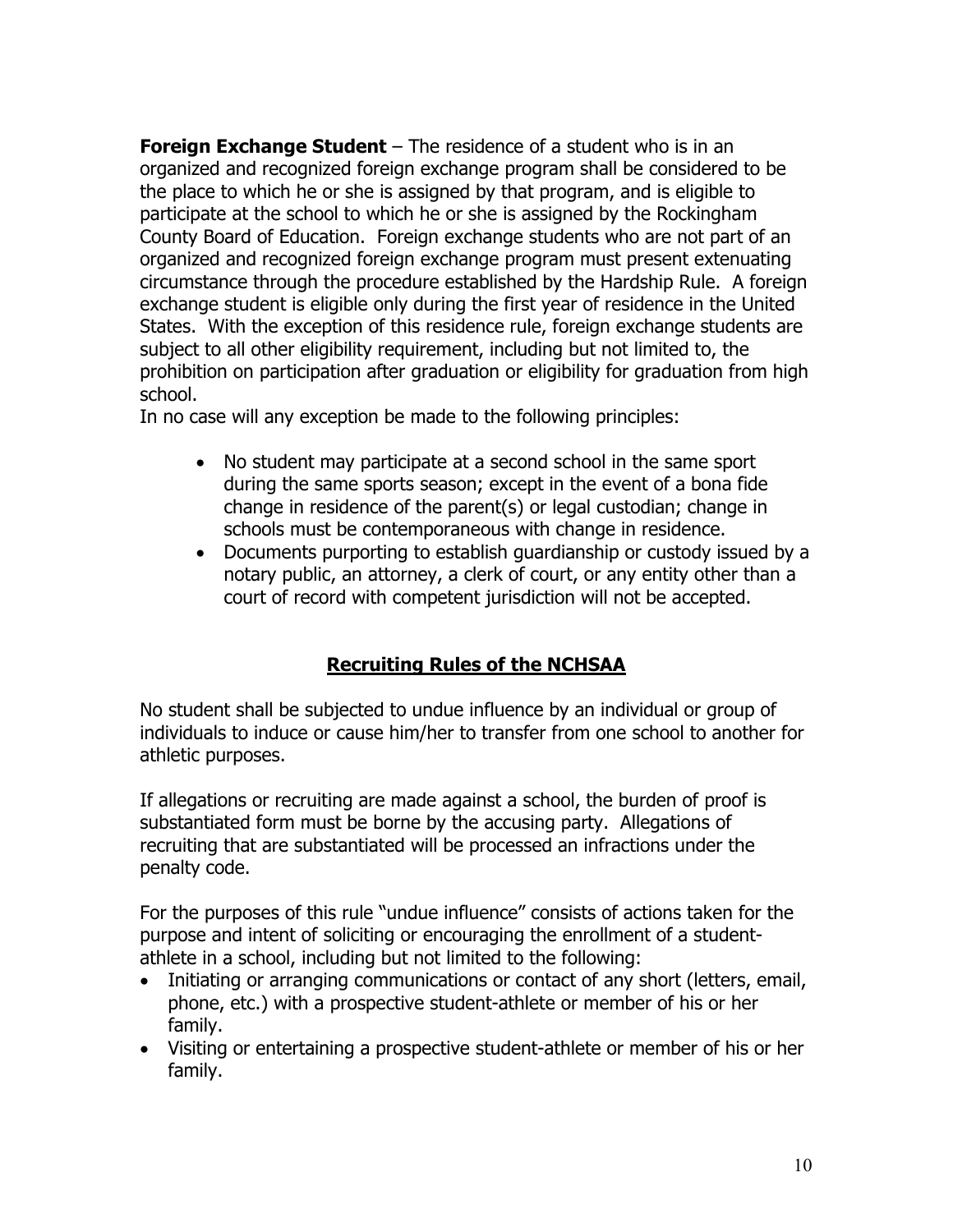- Providing transportation or arranging for same for a prospective studentathlete or members of his or her family to visit a school or meet with anyone associated with a school.
- Providing verbal or written material, slide, film or tape presentations to a prospective student-athlete or member of his or her family which states or implies that a school's athletic program is superior to that or any other school, or that it would be advantageous for any prospective student-athlete to participate in athletics at that member schools as opposed to any other school.
- To use non-school athletic teams as a vehicle to solicit or encourage a prospective student-athlete or a member of his or her family to enroll the student-athlete at a different school.

The above applies to any individual who coaches at an NCHSAA member school, head or assistant, paid or non-paid, faculty or non-paid, faculty or non-faculty, parent volunteer, etc., as well as any other person formally or informally associated with a school's athletic program.

### **Sportsmanship:**

Good sportsmanship is a commitment to fair play, ethical behavior and integrity. In perception and practice, sportsmanship is defined as those qualities that are characterized by generosity and genuine concern for others:

- Play fair, take loss or defeat without complaint or victory without gloating.
- Treat others as you wish to be treated.
- Respect others and one's self.
- Impose self-control, be courteous, and gracefully accept results of one's actions.
- Display ethical behavior by being good (character) and doing right (action).
- Be a good citizen.
- Respect the judgement and integrity of game officials**.**

### **Coaches' Pledge**

As a coach, I acknowledge that I am a role model. I know that the principles of good sportsmanship are integrity, fairness, and respect. While teaching the skills of the game, I must also teach student athletes how to win and lose graciously and that sport is meant to be educational and fun. I know the behavior expectations of my school, conference and the NCHSAA. I hereby accept my responsibility to be a model of ethical behavior, integrity, and good citizenship.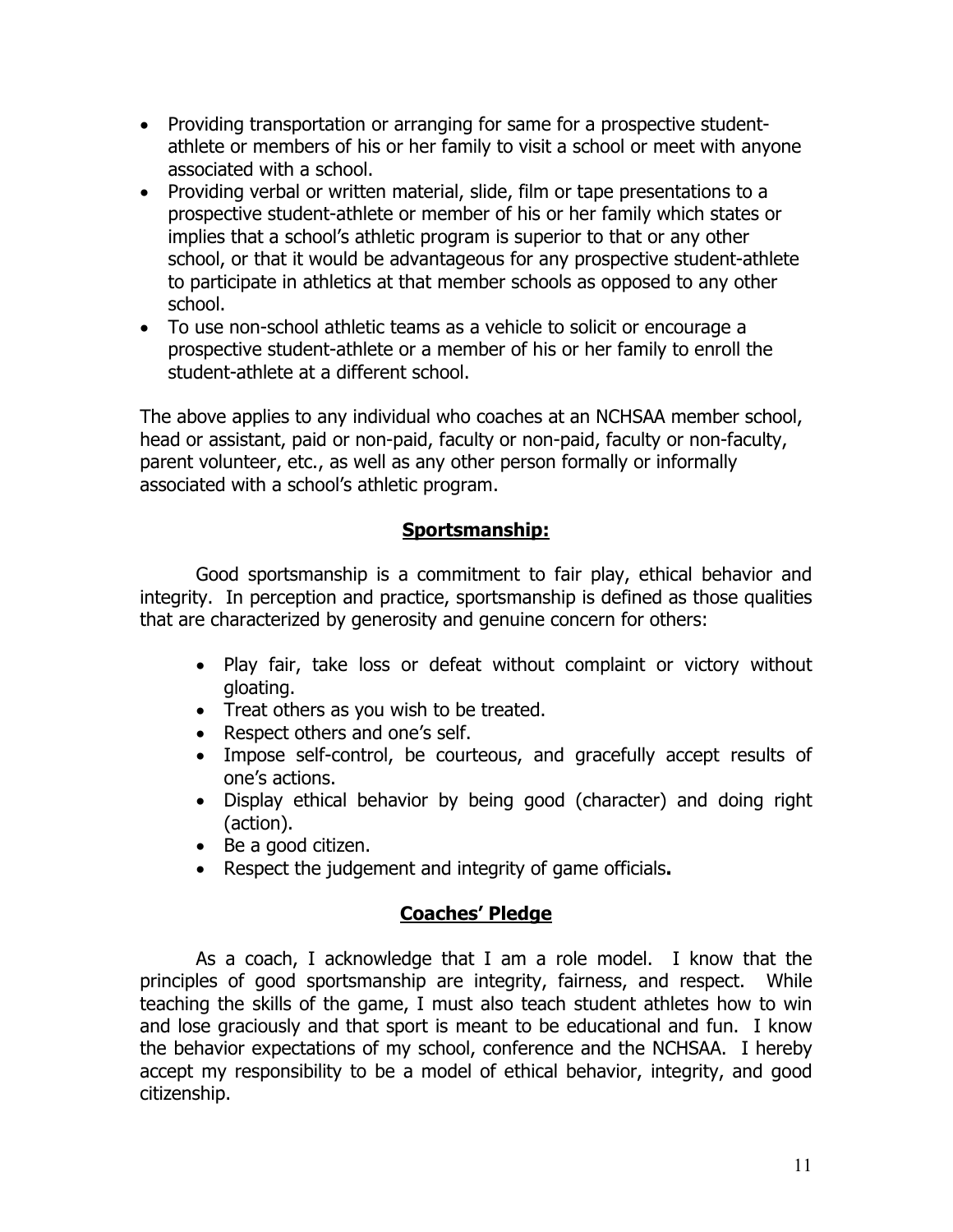### **Student Athlete's Pledge**

As a student athlete, I know I am a role model. I understand the spirit of fair play while playing hard. I will refrain from engaging in all types of disrespectful behavior, including inappropriate language, taunting, trash talking and unnecessary physical contact. I know the behavior expectations of my school, my conference and the NCHSAA. I hereby accept the responsibility and privilege of representing this school and community as a student athlete.

#### **PARENT CODE OF CONDUCT**

- Ensure that your child understands that win or lose, you love him or her.
- Assist your child in setting realistic goals.
- Emphasize "improved" performance, not winning
- Provide a safe environment for training and competition.
- Control your emotions at games and events.
- Be a "cheerleader" for your child and other children on the team.
- Respect your child's coaches. Communicate with them in a positive way. Encourage others to do the same.
- Be a positive role model.
- Be sensible, responsible and keep your priorities in order. There is a lot more at stake than a win or loss record.

#### **Student Athlete's Parent Pledge**

As a parent, I acknowledge that I am a role model. I will remember that school athletics is an extension of the classroom, offering learning experiences for the students. I must show respect for all players, coaches, spectators and support groups. I will participate in cheers that support, encourage, and uplift the teams involved. I understand the spirit of fair play and the good sportsmanship expected by our school, our conference and the NCHSAA. I hereby accept my responsibility to be a model of good sportsmanship that comes with being the parent of a student athlete.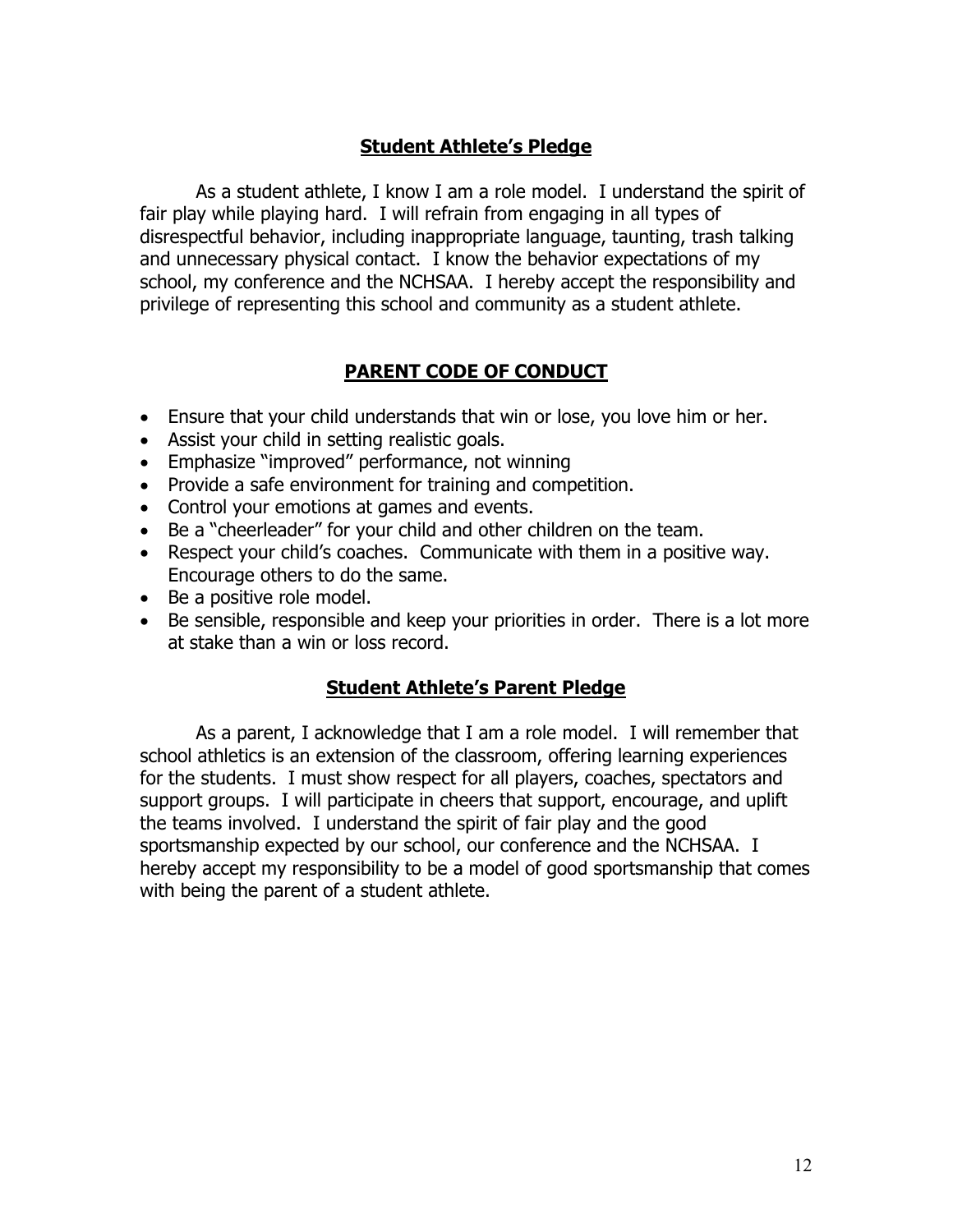### **Ejection Policy**

This policy applies to all persons involved in an athletic contest, including student-athletes, coaches, managers and game administrators. The following are examples of behavior or conduct that will result in an ejection from a contest:

- Fighting –which includes, but is not limited to combative acts such as:
	- An attempt to strike an opponent with a fist, hands, arms, legs or feet.
	- An attempt to punch or kick an opponent, regardless of whether or not contact is made.
	- An attempt to instigate a fight by committing an unsportsmanlike act toward an opponent that causes an opponent to retaliate.
	- Leaving the bench area to participate in a fight (contact or no contact).
- Biting observed by an official.
- Taunting, baiting or spitting toward an opponent.
- Profanity directed toward an official or opponent.
- Obscene gesture includes gesturing in such a manner as to intimidate.
- Disrespectfully addressing an official (physically contacting an official is subject to automatic expulsion and can result in ineligibility for remainder of career.
- Flagrant contact includes but not limited to combative acts such as: maliciously running over the catcher or fielder without attempt to avoid contact, excessive contact out-of-bounds or away from playing action than is unwarranted and extreme in nature, or tackling/taking down a player dangerously in a malicious manner.

### **Penalty – for any of the above infractions:**

♦ **First Offense –** Reprimand and suspended for the next contest in football or the next 2 contests in all other sports. Not allowed to practice until the game suspension is over. The student/athlete and the coach must meet with the athletic director and principal. For fighting, the athlete will be suspended for the next two contests in football and the next four contests in all other sports. All athletes ejected must view the Star Sportsmanship program and present a certificate to the school's athletic director. Coaches who have a player ejected for fighting must view the NFHS program "teaching and Modeling Behavior". Please submit ejection form to the district office.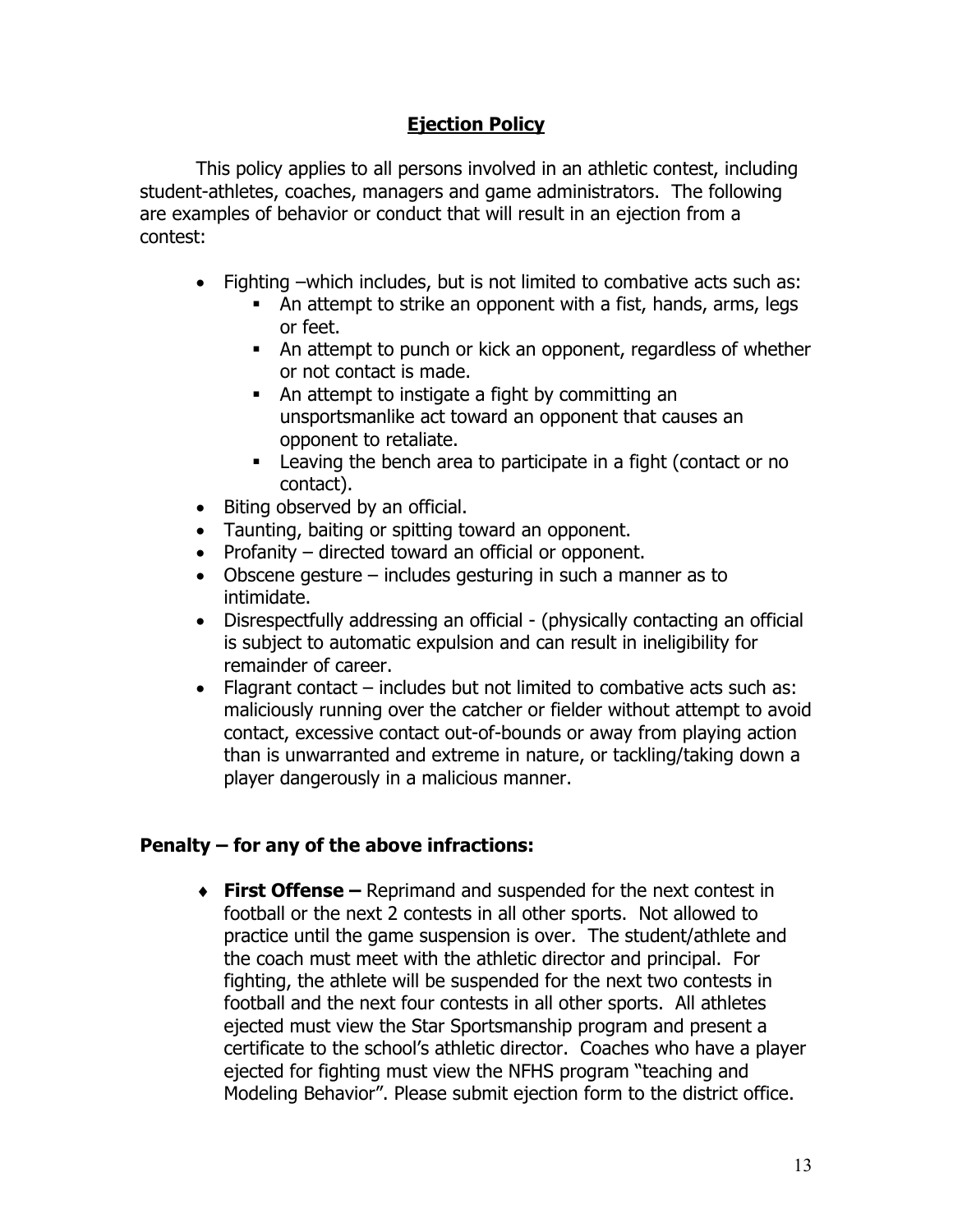- ♦ **Second Offense –** Suspended from all sports for the remainder of the sports season. The student/athlete, coach, athletic director, or school administrator must meet with the county athletic director.
- ♦ **Third Offense –** Suspended for one calendar year
- ♦ **Additional Penalties –** Teams in the following situations will not be allowed to participate in the playoffs.
	- A team whose players and coaches accumulate six or more individual ejections during the regular season.
	- A team whose players and coaches accumulate more than three individual ejections for fighting.

**Cumulative –** penalties would carry over from sport to sport and from sport season to sport season if applicable.

#### **Clarification for Soccer Only:**

#### **Coaches and athletic directors will be responsible for tracking yellow cards accumulated by their players:**

- 5 yellow cards accumulated by the same player will result in a suspension (miss next contest at that level and all contest in the interim)
- An additional 5 yellow cards accumulated by the same player (season total of 10) will result in a ejection
- On the 15<sup>th</sup> yellow card the player will be suspended from all sports for the remainder of that sports season.
- A red card disqualification that is not an ejection is the equivalent of two yellow cards.
- These penalties are enforced at the conclusion of the game.

#### **Hazing**

Rockingham County Schools and the North Carolina High School Athletic Association encourages coaches and other school personnel to monitor any type of hazing or similar practices in athletics.

Hazing is defined as deliberately subjecting another person to physical injury as part of an initiation or prerequisite for being on a team. It is against North Carolina Law (G.S. 14.35). Regardless of a student's willingness to participate, hazing and other humiliating activities expected of a student to belong to a team or group has many negative consequences.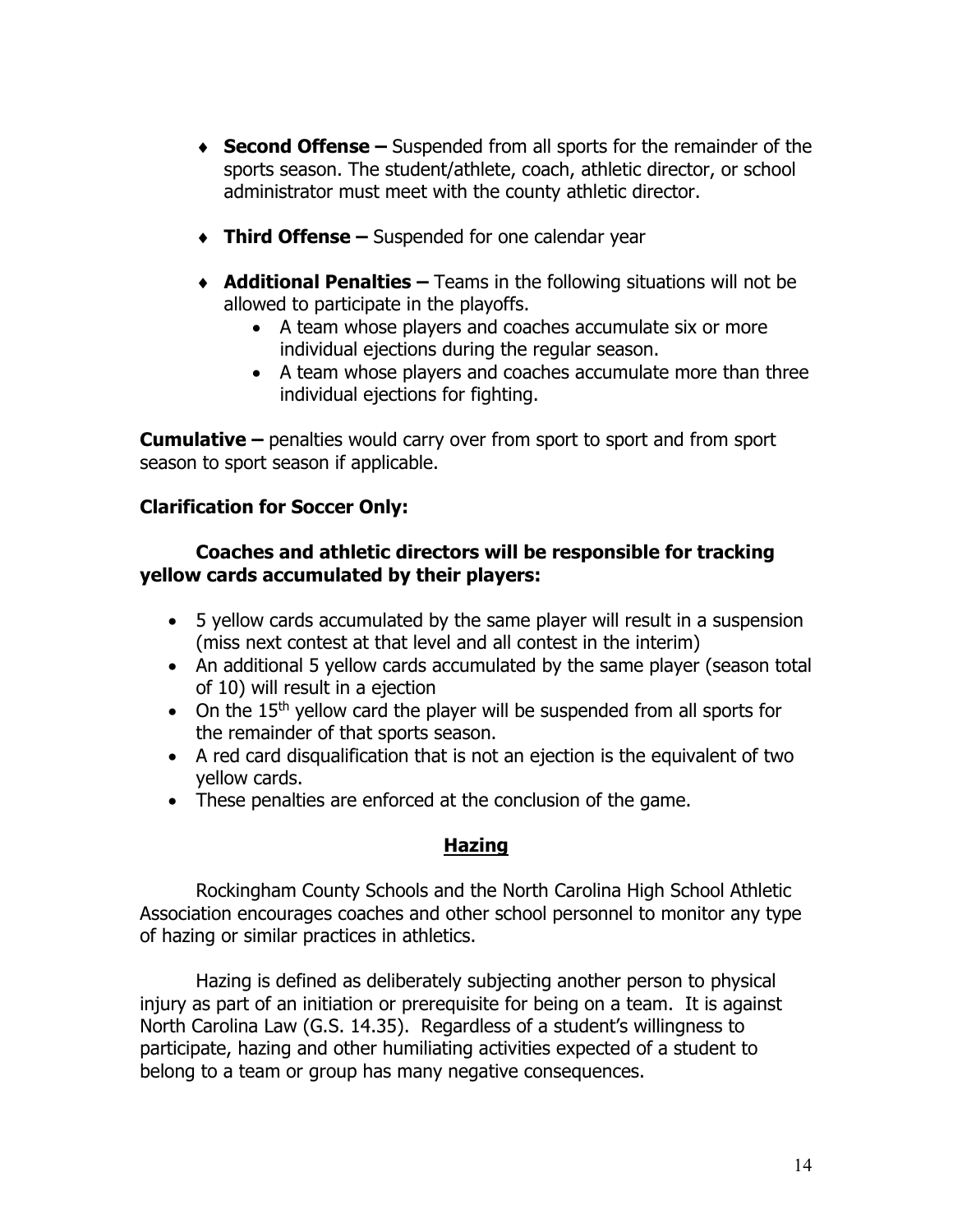It obstructs the development of good citizens, escalates the risks of participation, negates positive contributions, and destroys respect for self, others and a "wholesome athletic environment".

Coaches should set the example and put a stop to it immediately if they see or hear about such activity. Athletes should report any hazing activity to the coach or Athletic Director immediately.

#### **Food Supplement and/or Performance-Enhancing Supplements**

In order to minimize health and safety risks to student-athletes, maintain ethical standards and reduce liability risks, coaches and school personnel should never supply, recommend or permit the use of any drug, medication or food supplement solely for performance-enhancing purposes. The school will not recommend, purchase or distribute any supplements.

### **Communication between the Coach and the Parent**

Parenting and coaching are both extremely difficult vocations. By establishing an understanding of each position, we are better able to accept the actions of the other and provide a greater benefit to children. As parents, when you child in involved in our program, you have the right to understand what expectations are placed on him/her. This begins with clear communication from the coach of the sport.

### **Communications You Should Expect From Your Child's Coach**

- Philosophy of the coach.
- Expectations and goals the coach has for your child as well as for the team and season.
- Locations and times of all practices and contests.
- Team requirements, special equipment, strength and conditioning programs.
- Procedure if you child is injured during participation.
- Team rules, guidelines and consequences for infractions.
- Lettering criteria.
- Team selection process.
- Eligibility requirements including attendance.
- Proper care and responsibility for equipment issued by the school.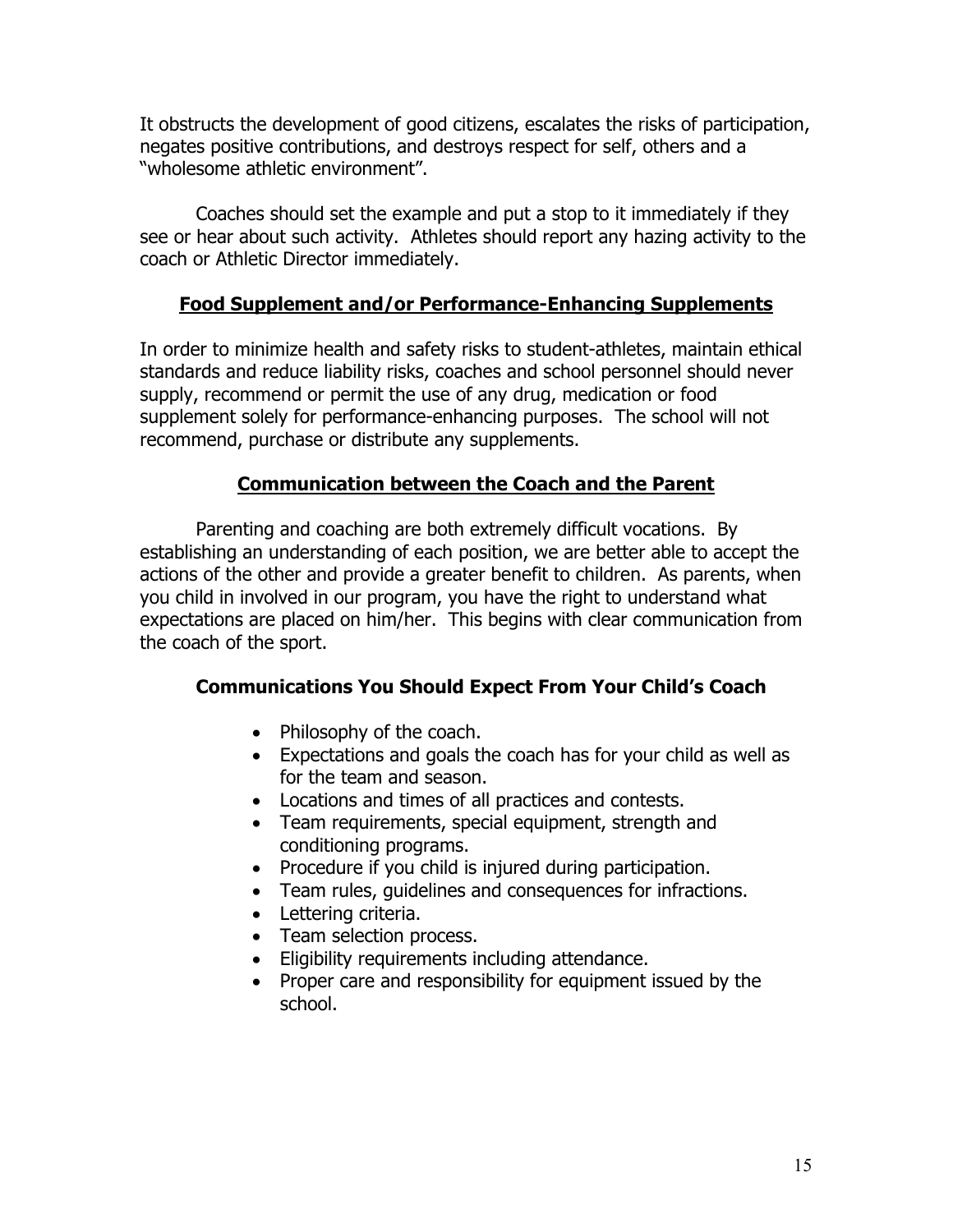#### **Communication Coaches Expect From Athletes & Parents**

- Concerns expressed directly to the coach.
- Notification of any schedule conflicts in advance.
- Notification of illness or injury as soon as possible. As your child becomes involved in his/her high school, he/she will experience some of the most rewarding moments of their lives. It is important to understand that there also may be times when things do not go the way you or your child wish. At these times, discussion with the coach is encouraged. It is the first and most integral step to understanding and resolution.

#### **Appropriate Concerns to Discuss with the Coaches**

- The treatment of your child.
- Ways to help your child improve.
- Concerns about your child's behavior.

It is very difficult to accept your child not playing as much as you had hoped. Coaches make decisions based on what they believe to be best for all student-athletes involved. As you have seen from the list above, certain things can be and should be discussed with your child's coach.

The four items listed below should be left to the discretion of the coach.

- Amount of playing time, positioning, and event entry.
- Team strategy & game tactics
- Play calling.
- Any discussion about other student-athletes.

There are situation that may require a conference between the coach and player, or coach and parent. These conferences are encouraged. It is important that all parties involved have a clear understanding of the other person's position. When a conference is necessary, the following procedure should be used to help resolve any concerns:

- Student-athlete open-door policy for all coaches
- Parent-Coach done by appointment.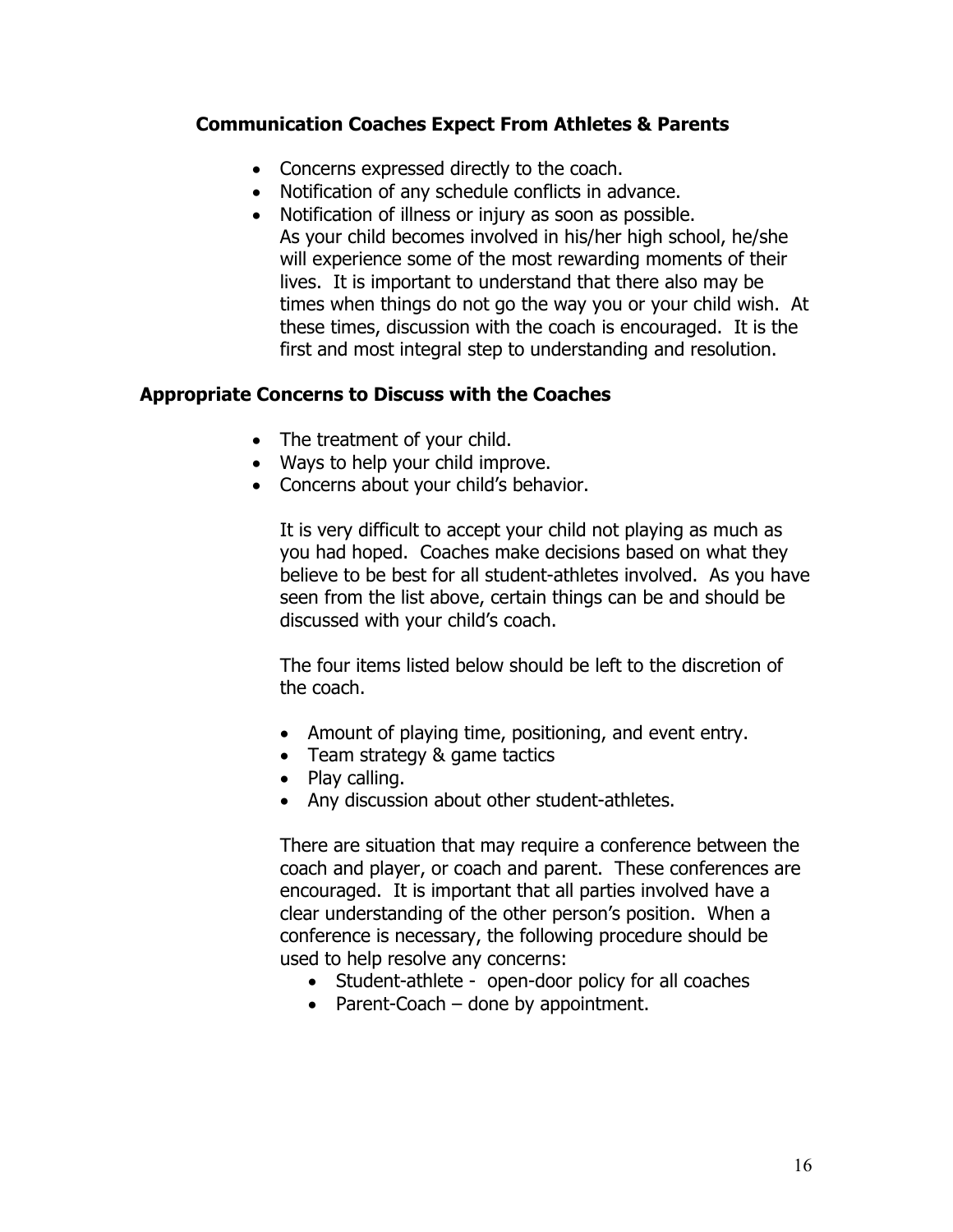#### **If You Have A Concern To Discuss With A Coach, The Procedure You Should Follow Is:**

- Call or e-mail the coach to schedule an appointment.
- If the coach cannot be reached, call the school's Athletic Director; he/she will set a meeting up for you.
- Please do not attempt to confront a coach before or after a contest or practice. These can be emotional times for both the parent and the coach. Meeting of this nature usually does not promote positive resolutions.

### **THE NEXT STEP**

#### **What can a parent do if the meeting with the coach did not provide a satisfactory resolution?**

- Call and schedule an appointment with the school's Athletic Director to discuss the situation.
- At this meeting the appropriate next step can be determined if necessary.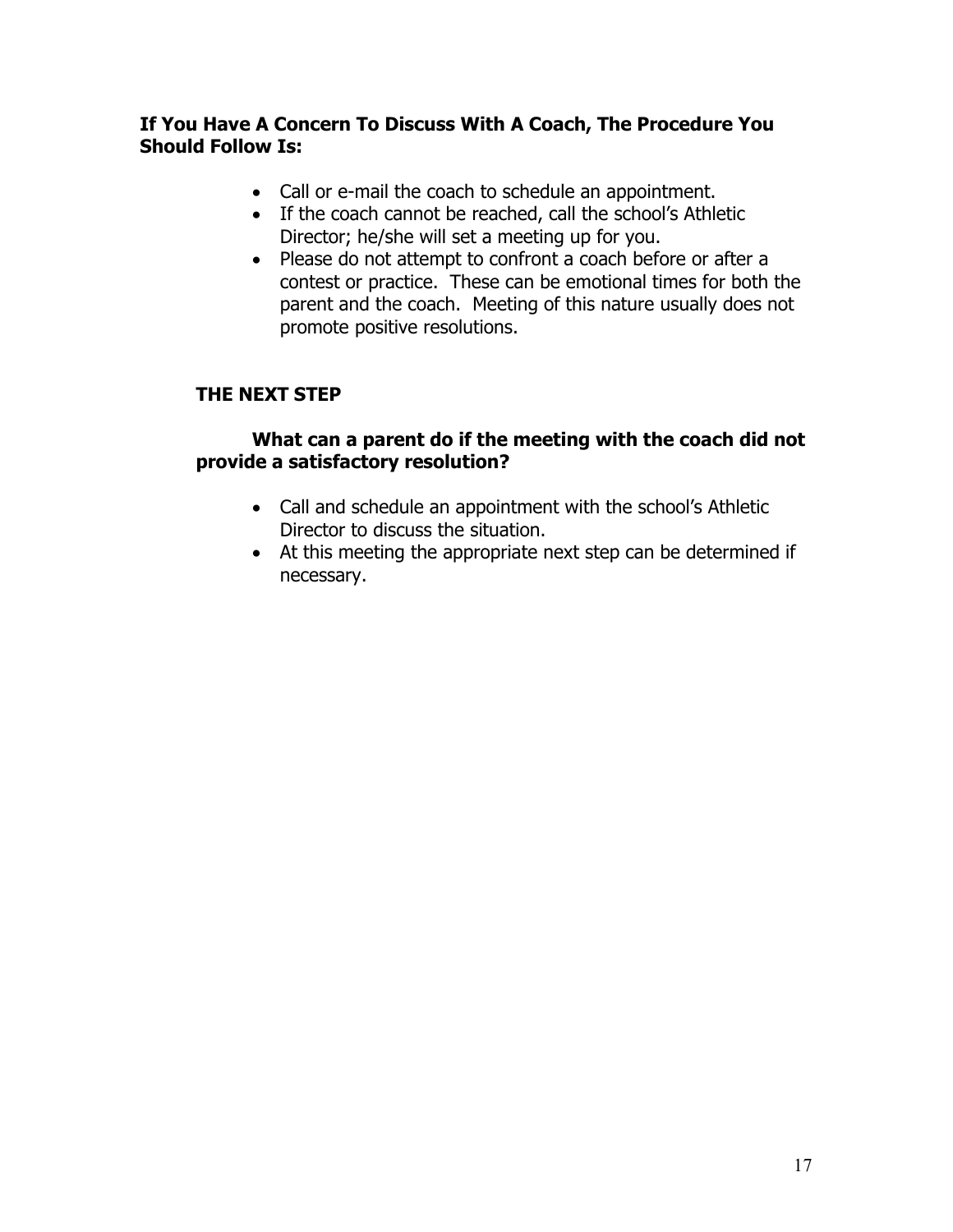### **Return to Learn - Athletics**

Return to Learn is the academic counterpart to Return to Play. Students with suspected concussions may require academic accommodations with gradual return to the classroom setting in order to allow for the brain to rest and to promote a quick and complete recovery. Academic accommodations must be ordered by the medical provider with input from the parent/guardian, student athlete, and school staff.

- The student athlete's medical provider should complete the Return to Learn Recommendations section of the RCS/NCHSAA Concussion Management Packet which should be given to the school counselor.
- **Student athletes may not begin the Return to Play protocol as long as they are receiving academic accommodations as part of the Return to Learn protocol.**
	- Medical provider must provide release to begin Return to Play protocol.
- Student athletes with a suspected concussion will be given temporary academic accommodations for up to 5 school days in order to allow time for student to see their medical provider.
- The school counselor is the concussion contact for the school. School counselor will send RCS Temporary Academic Accommodations Form and notification to student athlete's teachers and the school nurse.

### **Coach/Athletic Coordinator Responsibilities**:

- Notify parent/guardian of student athlete's suspected concussion and the nature of the injury.
- Provide parent with the RCS/NCHSAA Concussion Management packet with completed Injury History Report (page 5).
- No later than the beginning of the next school day following the injury, notify the school counselor of the student's suspected concussion.
- Ensure that student is no longer receiving academic Return to Learn accommodations prior to beginning the Return to Play protocol.
	- School counselor will notify the Athletic Coordinator when student has been cleared for the regular classroom setting without academic accommodations.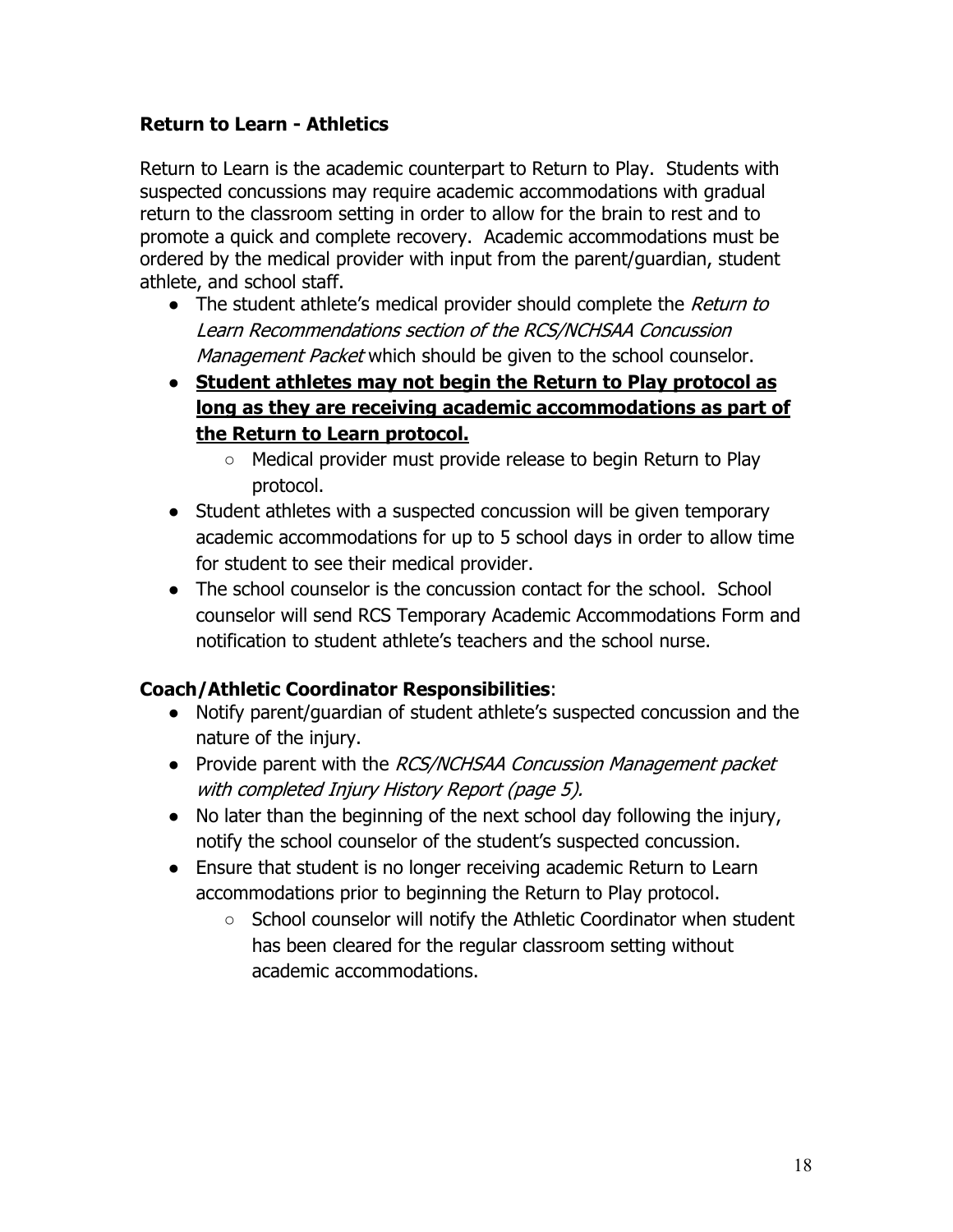### **Parent/Guardian Responsibilities**:

- Notify the coach/athletic director/school counselor if student athlete exhibits signs/symptoms of concussion at home following athletic participation or injury away from school.
- Take student athlete for medical evaluation with primary care provider to rule out/confirm concussion diagnosis.
- Take RCS/NCHSAA Concussion Management Packet to the visit with the medical provider. Ask the medical provider to complete the
	- Medical Provider Concussion Evaluation Form (page 6).
	- If student will require time out of school or academic accommodations, ask the doctor to also complete the Return to Learn Recommendations Form (page 7).
- Provide completed concussion documents to the school counselor, who will notify teachers, school nurse, and athletic coordinator of diagnosis and specific Return to Learn accommodations.
- Ensure that your student athlete attends follow up appointments and provide school counselor with any updated documents for increasing academic workload and revising academic accommodations.
- Communicate with your student athlete's counselor, coach, and athletic coordinator regarding your student's progress or any worsening of signs and symptoms as student progresses through the Return to Learn protocol.

### **INSURANCE**

The Rockingham County Schools Board of Education has purchased accident insurance for athletes. The description below is not the official insurance contract but a summary of the benefits. The policy is underwritten by Zurich Insurance. Please contact the school athletic director for policy number.

### **Who Is Covered?**

All athletes in grades 6-12 are covered while practicing for, competing in or traveling to and from as representative of the school and under the direct supervision of a coach, in any athletic activities under the regulations and jurisdiction of the school.

#### **Medical Payments (\$0.01 - \$25,000)**

If the accident covered by the policy requires treatment of an athlete within 30 days after the date of the injury by licensed physician, or hospital confinement, the company will pay the expensed incurred as listed below which are determined by the company to be reasonable and customary in the geographical area where the services is rendered, for necessary medical, dental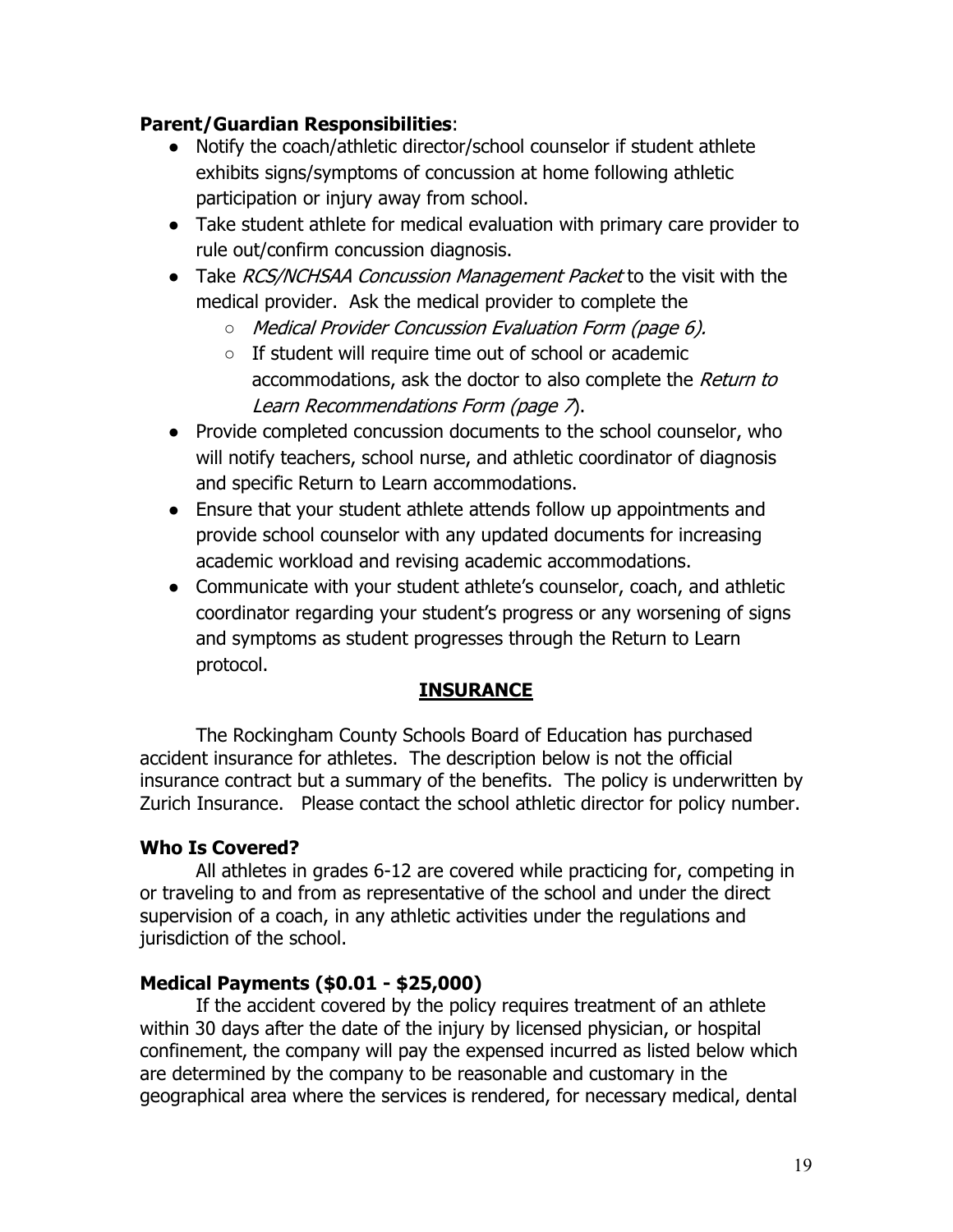or hospital care incurred within one year from the date of the injury up to a maximum of \$25,000 for any one accident, subject to the "Excess Provision".

"Excess Provision" is defined as reimbursement by other valid insurance. This means that the athlete's family medical insurance will pay the claim and then the athletic insurance will pay the balance up to the limits of the policy listed on the next page.

#### **Athletic Insurance For the Parent to File a Claim**

### How to File a Claim for a School Injury:

- 1. The student MUST see a doctor within **60 days** of the injury.
	- a. ∙ This visit should be filed under your Primary Insurance.
	- b. ∙ Request that the provider file to K&K as Secondary Insurer.
	- 2. Obtain a claim form from the school or download at

### www.studentinsurance-kk.com.

- a. ∙ Click "**File a Claim**" located under "Quick Services" on the left side of the screen.
- b. ∙ Download and Print the "Participant Accident" claim form.
- 3. **A claim cannot be processed without a claim form!**
- 4. Follow the instructions on the claim form. Fill out the claim form COMPLETELY and SIGN IT. **A school official must also sign the claim form.** Send the completed claim form to the K&K Claims Department **within 90 days of the date of injury.**
	- a. ∙ **Email: KK.PAClaims@kandkinsurance.com**
	- b. ∙ **Fax: 312.381.9077**
- 5. Request the Itemized Forms (Forms UB04, UB92, or CMS 1500) with CPT/Diagnostic Codes from each provider. CPT codes are required for processing. Submit the itemized forms to K&K.
- 6. When you receive the Explanation of Benefits (EOB's) from your Primary Insurance, forward the EOB(s) to K&K. 6. **Be sure to keep a copy of all paperwork for your records! Claims Dept. Phone: 800-237- 2917**

**Filing a claim after an injury is YOUR responsibility. Do not assume that the health care provider or a school official will do this for you. Under HIPAA privacy laws, the school nor insurance agent can obtain claim information from an insurance company or health care provider without your written permission.** 

We are happy to be selected as your insurance agent for the 2021-2022 school year and will do all that we can to be sure that you receive the best possible service. If, at any point, you have a question or need additional information, just call us tollfree 1.800.476.4339. We will be happy to assist you.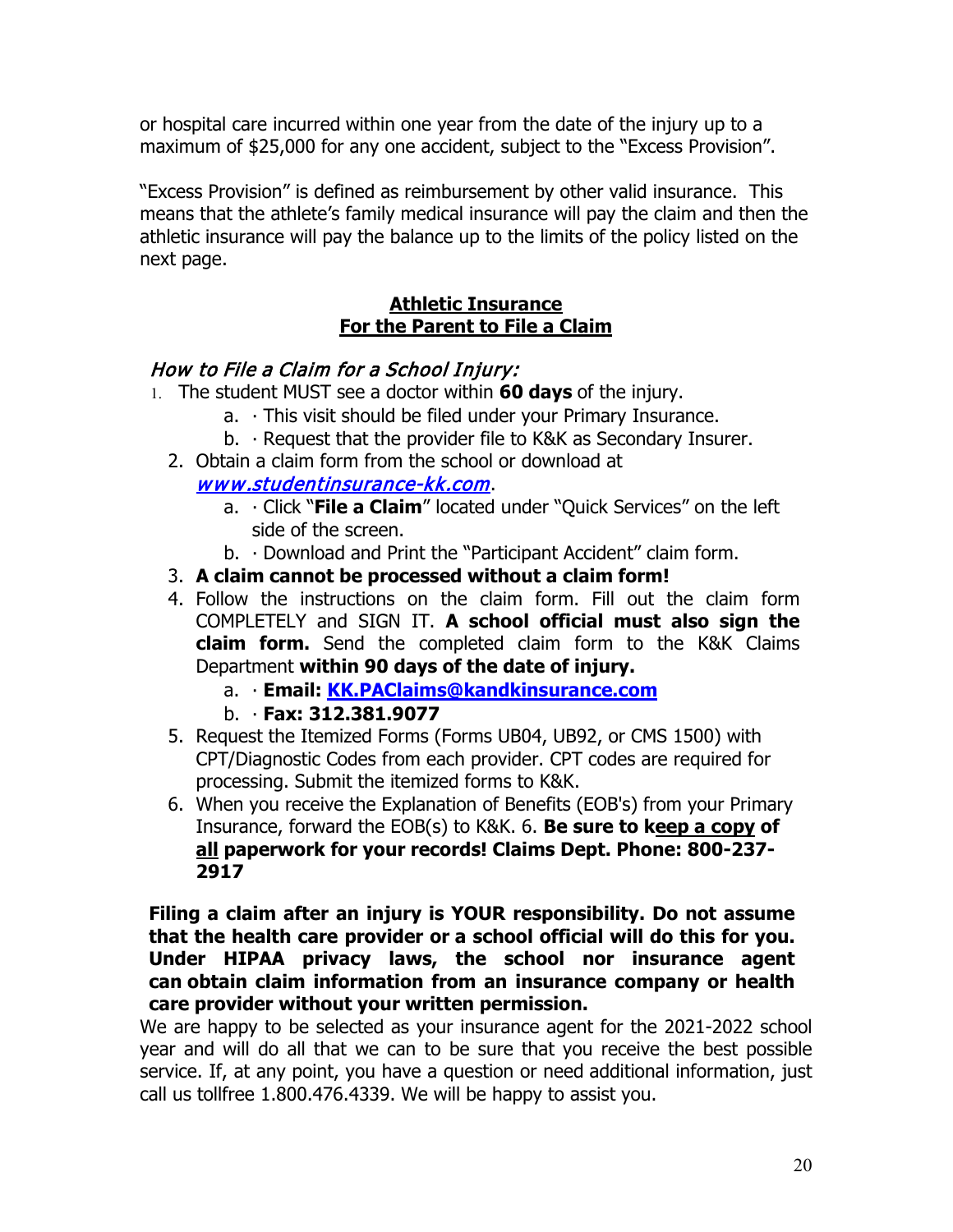#### **CLAIM FORM CAN BE FOUND ON THE ATHLETIC WEBPAGE UNDER "FORMS FOR HIGH SCHOOL ATHLETICS".**

### **ATHLETIC ACCIDENT PLAN SCHEDULE OF BENEFITS**

| Maximum Benefits: \$25,000 (For Each Injury)  |                                            |
|-----------------------------------------------|--------------------------------------------|
| Inpatient:                                    |                                            |
| <b>Room &amp; Board</b>                       | Semi-private room rate/\$1,000 max         |
|                                               |                                            |
| <b>Hospital Miscellaneous</b>                 | \$5,000 maximum                            |
|                                               |                                            |
| <b>Registered Nurse</b>                       | 80% of Reasonable Charges                  |
|                                               |                                            |
| <b>Physician's Visits</b>                     | \$170 maximum                              |
|                                               | (limit to one visit per day)               |
| <b>Inpatient and/or Outpatient</b>            |                                            |
| <b>Day Surgery Miscellaneous:</b>             | \$1,000 maximum                            |
|                                               |                                            |
| <b>Physician's Visits:</b>                    | \$170.00 (limit to one visit per day)      |
|                                               |                                            |
| <b>Physiotherapy</b>                          | \$160 maximum                              |
|                                               | (limit to one visit per day)               |
|                                               |                                            |
| <b>Emergency Room Treatment \$250 maximum</b> | <b>Treatment must be rendered 72 hours</b> |
|                                               |                                            |
|                                               | from time of injury                        |
|                                               | \$400 maximum (combined w/Lab)             |
| X-Rays                                        |                                            |
|                                               |                                            |
| <b>CAT Scan/MRI</b>                           | \$400 maximum                              |
|                                               |                                            |
| Laboratory                                    | Paid w/Outpatient X-ray                    |
|                                               |                                            |
| <b>Prescription Drugs</b>                     | \$100 maximum                              |
|                                               |                                            |
| <b>Orthopedic Braces &amp;</b>                |                                            |
| <b>Appliances</b>                             | \$100 maximum                              |
| <b>Inpatient and/or Outpatient</b>            |                                            |
| <b>Surgeon's Fees</b>                         | \$1,000 maximum                            |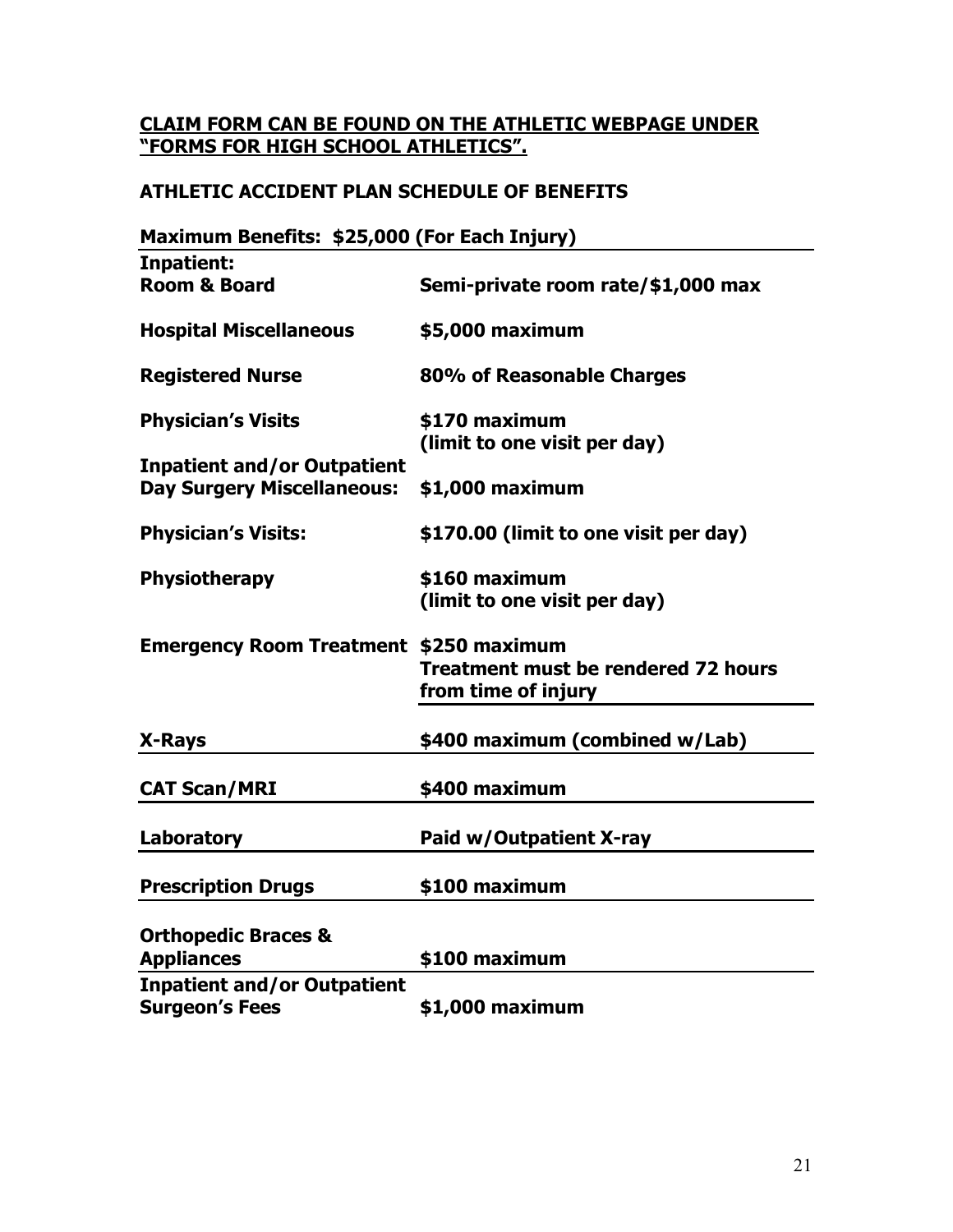| <b>Anesthetist/Assistant</b><br><b>Surgeon</b> | 25% of surgery allowance                                                  |
|------------------------------------------------|---------------------------------------------------------------------------|
| <b>Ambulance</b>                               | \$500 maximum                                                             |
| <b>Consultant</b>                              | 100% U&C                                                                  |
| <b>Dental</b>                                  | \$1,500<br>Benefits paid on injury to Sound, Natural<br><b>Teeth only</b> |

#### **Expenses for the following are not covered:**

Prosthetic Devices, Mental and Nervous Disorders, Home Health Care, Injections.

#### **Catastrophic Insurance:**

This plan will pay 100% of the eligible Reasonable and Customary Medical and Dental expenses incurred for medically necessary services and supplies after the deductible of \$25,000 has been satisfied. All eligible expenses must be incurred within 260 weeks of the date of the injury.

### **Medical Examinations (Physicals)**

In order to be eligible for practice or participation in interscholastic athletic contests, a player must receive a medical examination once every 395 days by a duly licensed physician, nurse practitioner or physician's assistant. Forms are provided at the school or you may go to the form's section on this website. Schools offer free or reduced cost physicals to athletes in the spring. Call your school's Athletic Director for the date and time.

#### Students absent from athletic practice for five or more days due to illness or injury shall receive a medical release by a physician licensed to practice medicine before re-admittance to practice or contest.

### **Transportation**

Activity buses are available to transport all teams to and from athletic contests. Vans and rental vans are prohibited. Private cars should be used only in an emergency situation and only with the approval of the principal and Athletic Director. Coaches are responsible for their athletes and should not allow anyone to travel unsupervised. Only drivers with proper CDL certification are allowed to drive buses. It is the school's responsibility to secure drivers.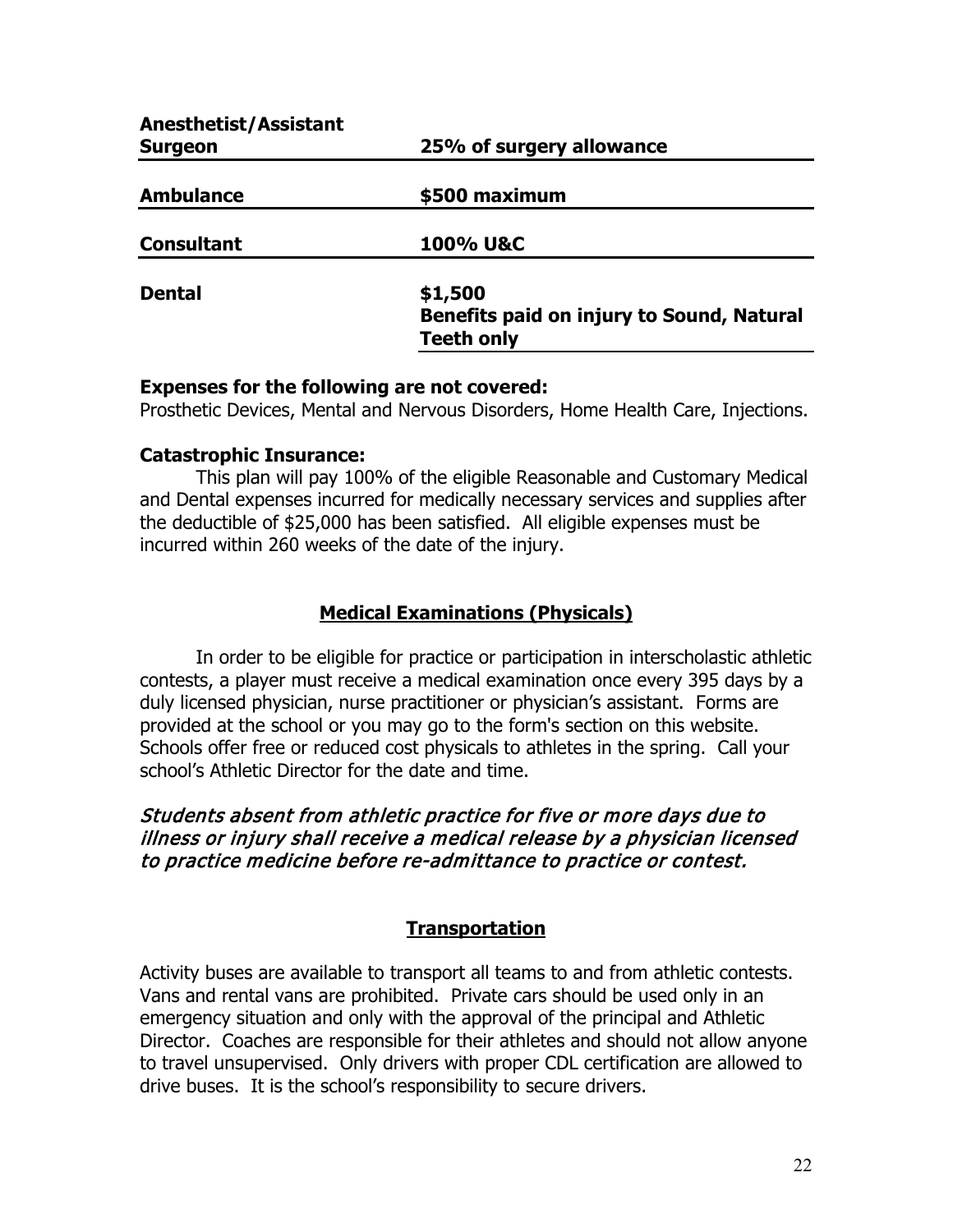All team members are expected to ride to and from the contest in the activity bus. Athletes and cheerleaders riding to a contest on an activity bus are expected to return home in the same vehicle. A team member may ride back home with a parent with permission of the coach. Only that parent's child may be release to ride back with the parent. Notes are not acceptable; it must be a face to face meeting with the parent and the coach.

**Charter Buses** – Only motorcoach carriers on the approved Rockingham County Schools Transportation Department list may be contracted to transport students. Always notify the Transportation Director when you are using a charter bus.

### **Overnight Travel for Athletics**

#### **Athletic Teams in NCHSAA playoffs may spend the night for athletic contest for the following conditions:**

- 1. If the site of the contest is more than 150 miles away and the contest starting time would require the bus to leave the school prior to 6:00am; or
- 2. A tournament which would require a team to play two consecutive days when travel would involve more than 400 miles travel for the two days;
- 3. Spending the night, when not meeting these criteria, is discouraged due to the fact that some athletes may not be able to afford the cost of lodging. If the booster clubs or parent groups decided to pay for the group to spend the night, the individual athlete should not be required to pay any cost.

#### **Meal Allowance**

If travel or time during playoff games requires that an athlete would miss the time for a normal meal, then the school will provide the meal at the following rate:

Breakfast \$5 Lunch \$6 Dinner\$8

Athletes must sign a receipt to record they receive the stated amount.

### **Sports Seasons**

Tryouts and practice begin with the opening date as listed below and ends when the last regular season or playoff game is played. The starting dates are:

**Winter Season** 

**Sport Season Starting Date Fall Season August 2, 2021 Spring Season February 14, 2022**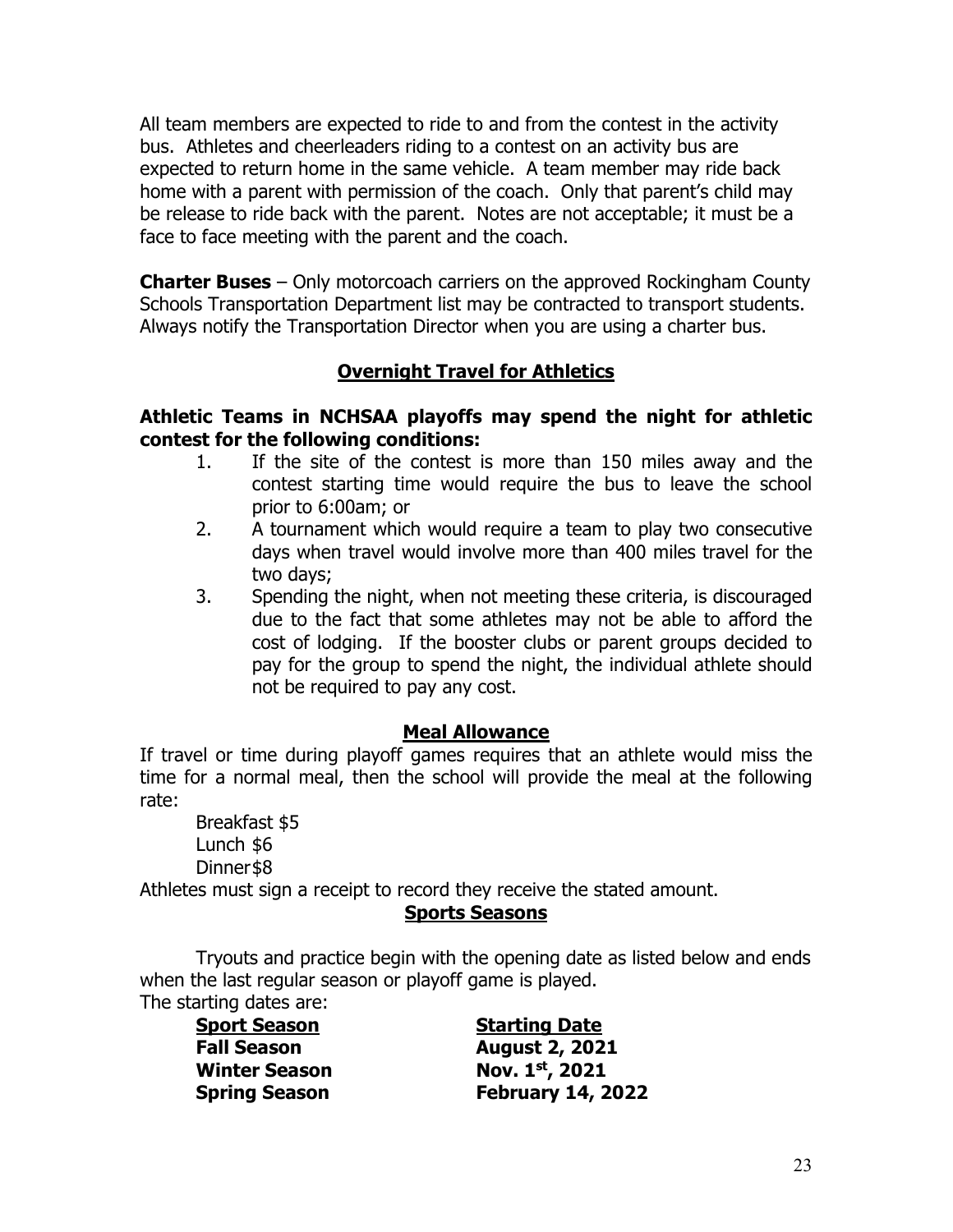## **Off-Season Skill Development**

Off-Season Skill Development sessions are allowed, but shall not be held during any tryout period of an in-season sport or the "dead ball time" which is the last 5 days of each semester.

Off-Season Skill Development sessions are not allowed from August 1st to September 1st; from October 30th to December 1st; from February 12<sup>th</sup> to March 15<sup>th</sup>; and the last 5 days of each semester. Summer dead periods TBD for 2018-2019.

#### **The following regulation apply to Off-Season Skill Development:**

- 1. All skill development sessions must be voluntary and open to all eligible students.
- 2. At no time may a coach require of any student as a measure of continued participation on a team.
- 3. A student must be eligible to take part in Off-Season sessions.
- 4. Students are not covered by Catastrophic Insurance and it is recommended that student have the student insurance policy.
- 5. These sessions are restricted in the number of participants to one less than a team on a daily basis.<br>• Baseball no
	- Baseball no more than 8
	- Basketball no more than  $4**$
	- Cross Country no more than 4
	- Football no more than 21
	- Golf no more than 3
	- Soccer no more than 10
	- Softball no more than 8
	- Swimming no more than 6
	- Tennis no more than 4
	- Track no more than 6
	-
	- Volleyball no more than 5<br>• Wrestling no more than 8 no more than 8

\*\* Basketball coaches may conduct 2 sixty minute skill develop session with 4 different players.

- 6. Open gym and Off-Season Skill Development sessions may not be held on the same day.
- 7. Facilities may be used for out-of-season athletic play on a strictly voluntary basis, open to all students and required of none. For safety purposes, school administrators or other school personnel should be present as supervisors of this free play. While facilities are being used for this kind of us, they may not be used for Off-Season Skill Development.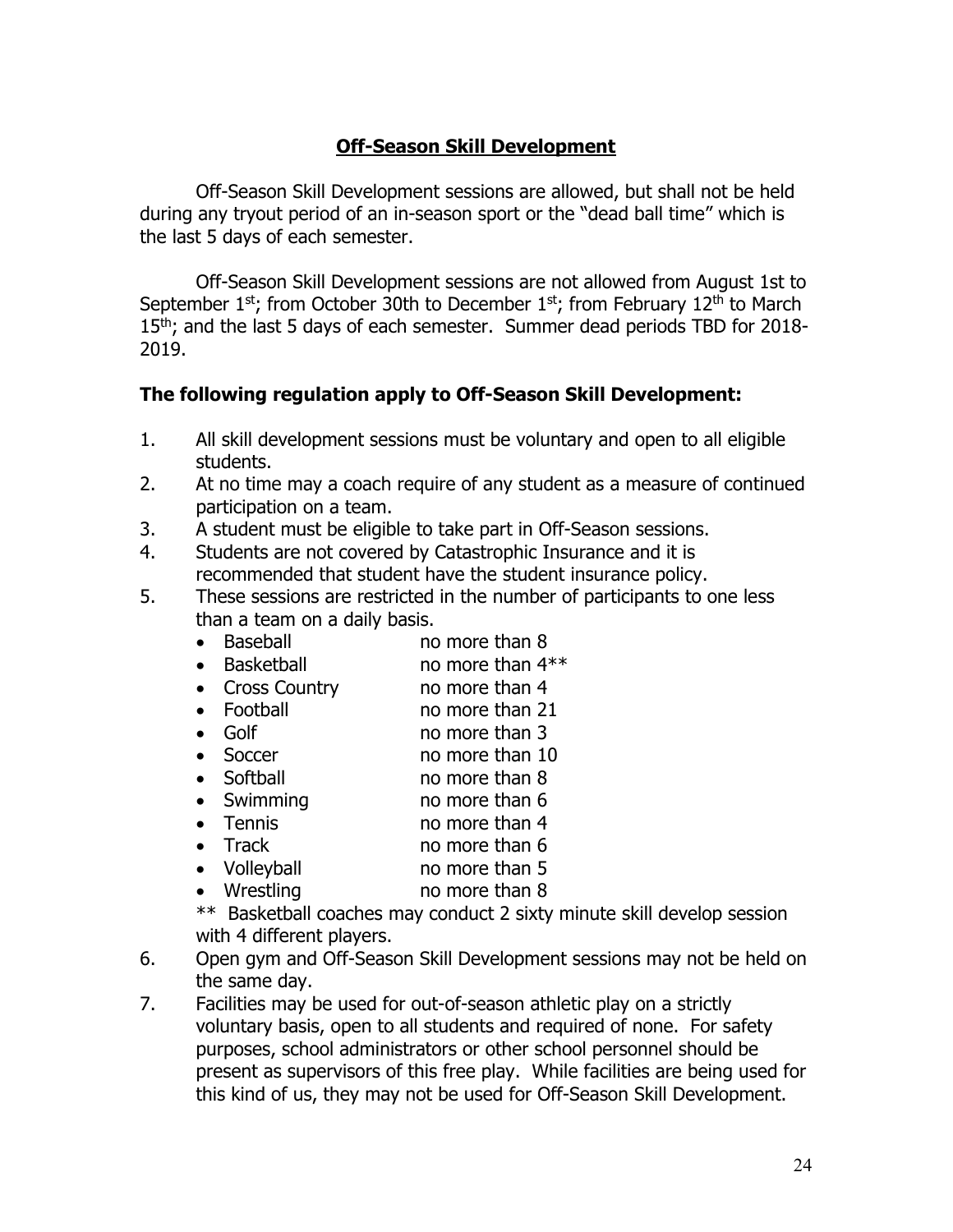- 8. Any individual who coaches a high school team, head or assistant, paid or non-paid, faculty or non-faculty, parent volunteer, etc., must abide for the off-Season Sill Development, out-of-season workout rules.
- 9. If a high school coach also coaches and "outside" or "club" team, whether head or assistant, and has any athletes from the high school on that outside team, he cannot work with any of them during a dead period, and is limited to no more than the sport-specified limit of them per day in an out-of-season workout.
- 10. During the summer, coaches are free to work with individual or multiple players, from their school or their feeder schools, conduct practice, etc.
- 11. Conditioning is a part of Skill Development and must follow the same rules as sports teams. Weight training is not considered to be part of Skill Development.

## **Inclement Weather and Athletics**

When schools are closed due to inclement weather conditions, all schools' athletic activities shall be suspended, including games and practice. The principal of the school will decide when practice may be resumed within his / her school. It will be necessary to secure the permission of the principal prior to scheduling a practice. When the principal does give permission for practice to resume, the coach should not make practice required.

No games will be allowed on the day that school is closed for inclement weather. After the first day, all games that are to be played when schools are closed will require the approval from the Associate Superintendent. The request will only be considered when made by the principal.

### **State Champion Awards**

The Board of Education will present each player and coach with a certificate to recognize the accomplishment of being declared a State Champion. Individual awards such as rings shall be a voluntary effort on behalf of the team. The funds necessary to purchase the rings or other awards may be a joint effort of the booster clubs, community groups, and parents. No school funds may be used for these awards.

### **Scholar / Athlete Academic Program**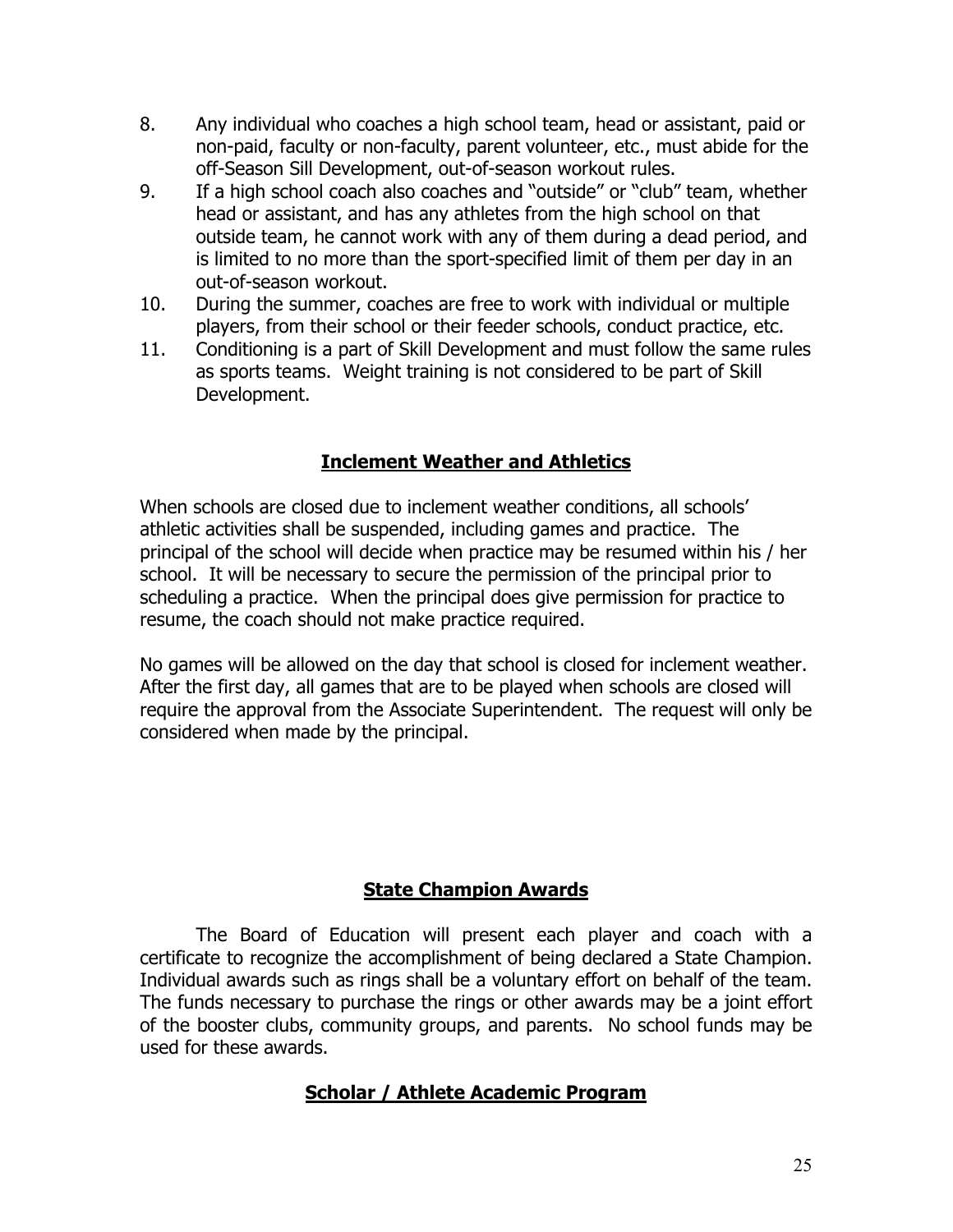Rockingham County Schools believe that athletics and achievement in the classroom are integral parts of the education process we provide the students of Rockingham County. It is our desire to recognize the efforts of our young men and women in the classroom and on the athletic teams. Therefore, the program outlined below will be called the "Scholar / Athlete Academic Program of Rockingham County Schools".

#### **School Award – "The HomeTrust Bank Cup"**

This award was formerly called the "Burlington Cup". The high school whose athletic teams (Varsity and Junior Varsity) have the highest Grade Point Average (CPA) will receive The Home Savings Bank Cup. A plaque will be presented for permanent display at the school. The presentation will be made in the fall for the previous year. Each sport will care equal weight. The GPA will be determined by the semester in which the sport is played. The average GPA for each team will be determined, and then each team's GPA will be totaled and divided by the number of teams.

#### **Sportsmanship Award – "The First National Bank Sportsmanship Cup"**

This award was formerly called the "The First National Bank of Reidsville Cup". The award is given annually to the high school whose team displays the best sportsmanship in the county. It will be determined by a vote of all varsity and junior varsity athletes and coaching staff at each high school. The NewBridge Bank Sportsmanship Cup, a plaque and a check for \$500 will be awarded to the school in the fall for the previous school year.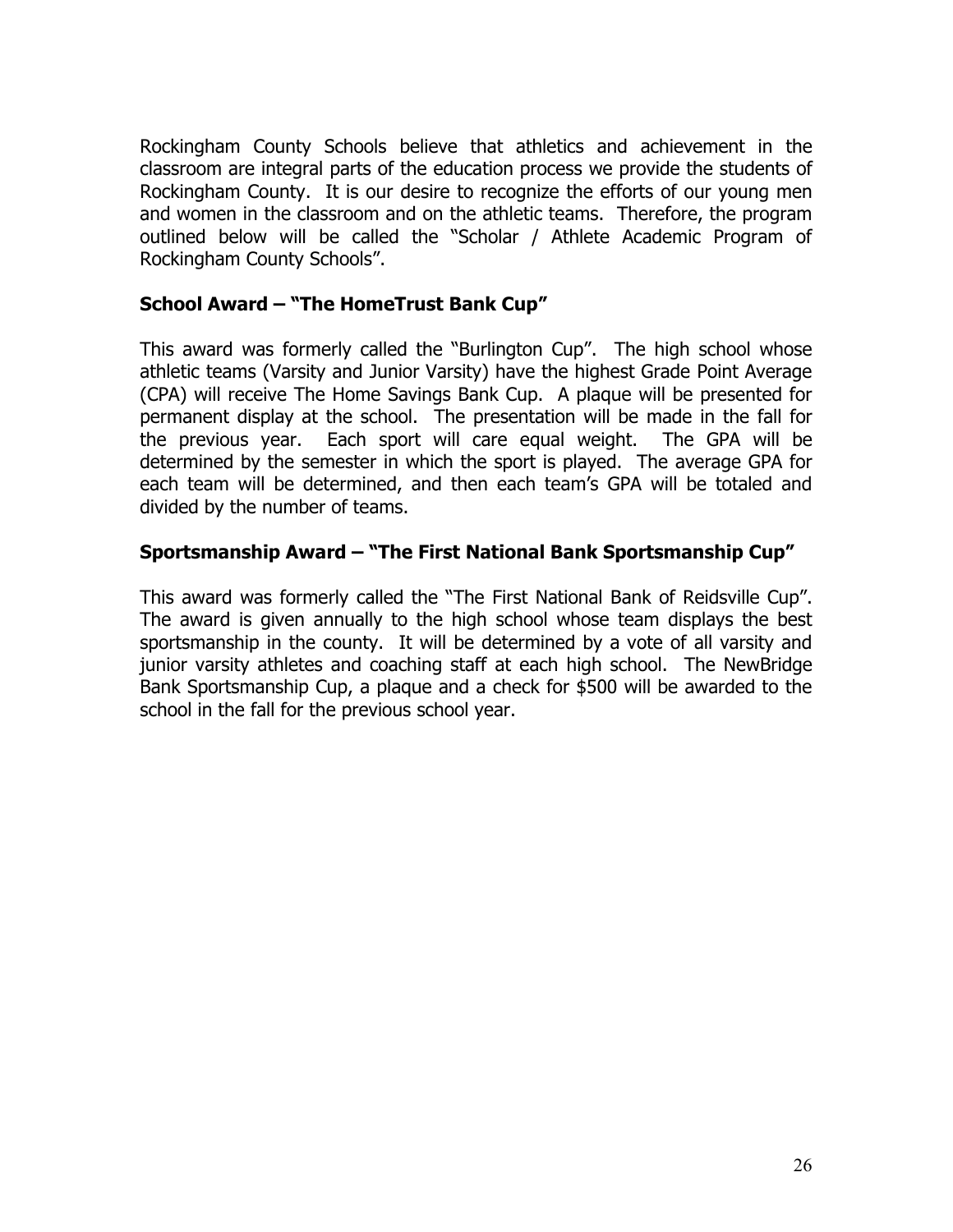### **Excellence Award – "The North Star Keystone Cup"**

This award is presented to the high school with the most athletic success when compared to all high schools in the county. Each school will receive five points for fielding a varsity team in each sport. Points will be awarded for the order of finish in each sport played among the four county high schools. The Cup is sponsored by Keystone Foods, North Carolina Division and Rockingham County Schools.

#### **Gildan Male/Female Scholar Athlete of the Year**

This award is given to both a male and female athlete, nominated by each high school, and meets the following: played at least two sports junior & senior year, made all-conference twice during the junior & senior year, obtained an overall cumulative unweighted GPA of 3.5 at the end of  $1<sup>st</sup>$  semester of the senior year, etc. A traveling cup is presented to the school for the male/female winner. Nominees are presented a plaque designating them as a Scholar-Athlete of the Year. A traveling plaque is presented to the school indicating winners each year.

#### **Team Academic Award**

The team in each varsity sport with the highest GPA will be cognized as the Team Academic Award winner. To participate in this program at least 3 of the high schools must have a team. The GPA of each person on the team will be used to determine the average GPA. The eligibility list will be updated to remove players who are no longer on the team and then will become the official roster of the team. The GPA will be determined by the semester of participation. A plaque with enough room for several years will be awarded at the end of the semester and will remain at the school for one year. Each player on the team will receive a certificate recognizing the athlete as being a member of a team receiving the Team Academic Award.

### **Scholar / Athlete Award**

Each player completing a season on an athletic team, varsity and junior varsity, with a GPA average of 3.5 or higher during the participating semester, will be recognized as a Scholar / Athlete. A certificate will be awarded to the individuals attaining such an honor.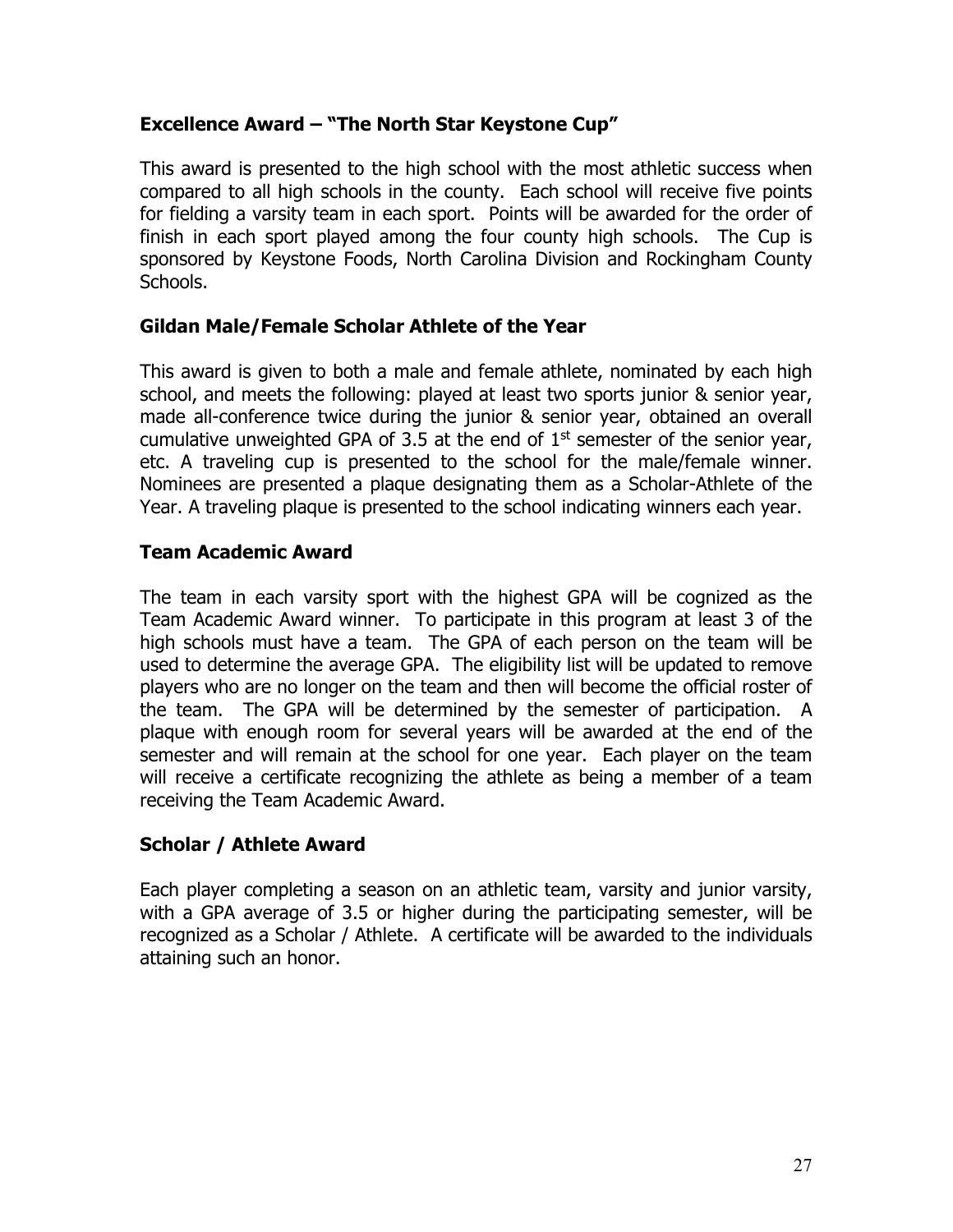### **Superintendent's Scholar / Athlete Award**

The athlete on each varsity team with the highest GPA will be recognized as the recipient of the Superintendent's Scholar / Athlete Award. To be eligible the athlete must have a minimum of a 3.3 GPA. The winners will receive a plaque.

#### **Cheerleading (Sample, school should adopt own)**

The following Cheerleading Constitution is designed so that each high school may modify it to fit their individual cheerleading squad but the modifications may not change the basic concepts as outlined in the Constitution. If there is a rule or regulation that is not spoken to in the Constitution, the schools are free to design regulation to meet their needs.

#### PREAMBLE

We, the cheerleaders of High School, dedicate ourselves and our services to endeavors to maintain enthusiasm and school spirit to all athletic events to which we are assigned.

#### **ARTICLE I: PURPOSE**

The purpose of this organization shall be to promote and uphold school spirit, to develop a sense of good sportsmanship among the students, and to develop better relationships between schools during all of the athletic events to which we are assigned.

### **ARTICLE II: MEMBERSHIP**

The membership of this organization shall consist of all duly elected cheerleaders and the coach(es). No person may become a cheerleader if his / her academic record does not meet athletic department standards.

### **ARTICLES III: PRACTICES**

- A. The coach shall establish cheerleading practice days.
- B. Uniforms for practice will be shorts, Tee shirts or uniforms.
- C. Practices shall start promptly at  $p.m.$  The coach, unless excused by a note from a teacher or by the coach, shall deal with tardiness. It is the responsibility of the captain to see that practice starts on time.
- D. Although absences from school because of illness are a legitimate excuse, a cheerleader will not be allowed to cheer at a sport's event if he / she has missed practice prior to the event.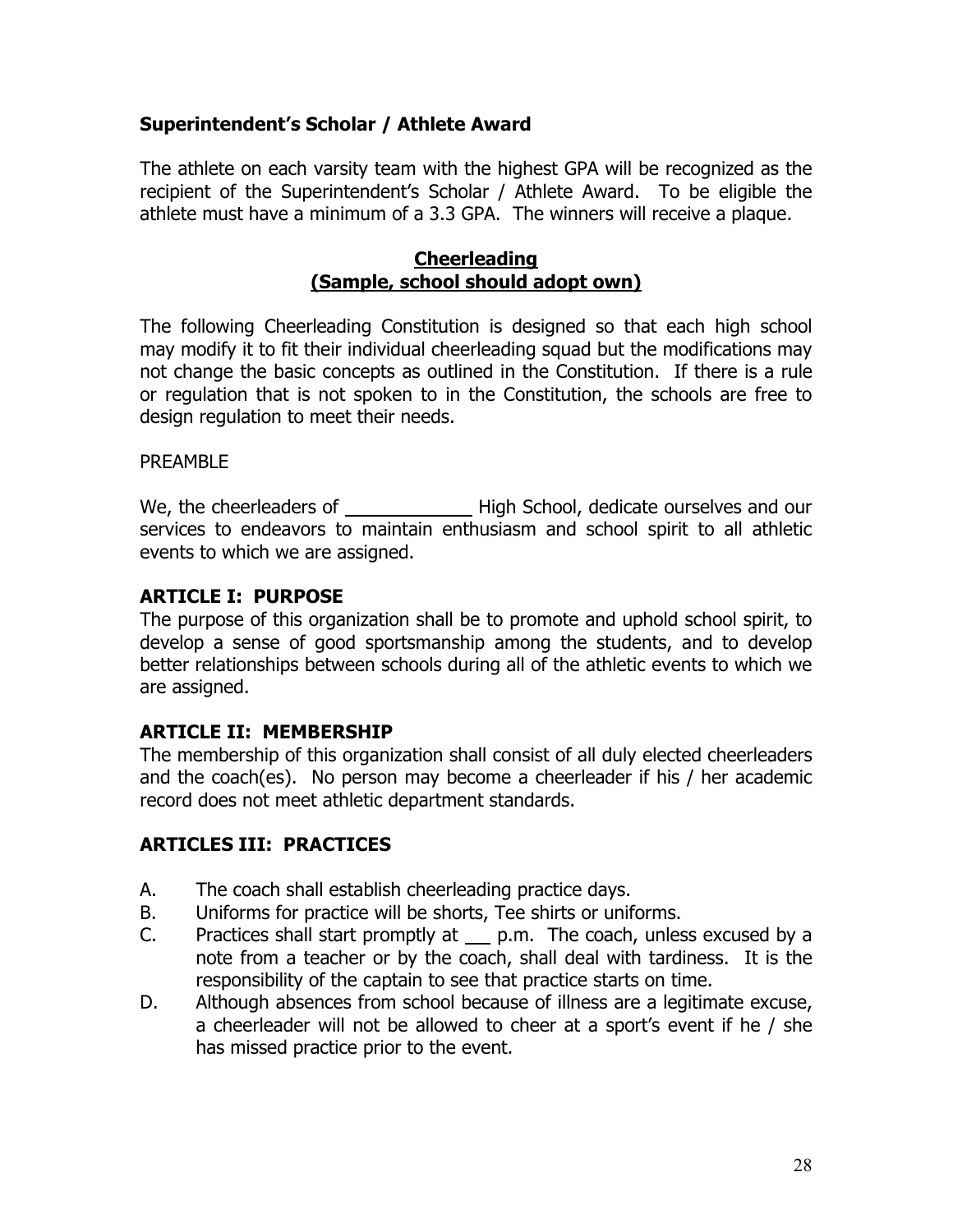- 1. If a cheerleader is absent from school on the day of a pep rally and / or game, he / she may not participate in either.
- 2. There will be no unexcused absences from practices or games. The cheerleader must contact the coach before the practice or game personally.
- 3. The coach must excuse absences. If the coach feels that the cheerleader is asking to be excused too often or without good reasons, he / she may be temporarily suspended.
- 4. Any injury, illness or other medical condition must be reported to the coach immediately. At that time, the cheerleader must obtain written documentation from the doctor or parent stating the physical restrictions, approximate duration of the condition's limitations, or the unconditional release from the doctor's care with no restriction on physical activity. Any cheerleader who misses five consecutive days may not return to active participation with a doctor's note.
- E. If a cheerleader is a member of other organizations, they are expected to put cheerleading first. Other activities cannot interfere with practices, games or pep rallies.

# **ARTICLE IV: TRYOUTS**

- Tryouts shall be held during the spring semester of the school year so that cheerleaders will be able to hold practices during the summer and uniforms can be purchased, altered, or made.
- Squads for basketball only may be elected during the fall semester.
- Varsity cheerleaders will be seniors and juniors.
- JV Varsity cheerleaders will be sophomores and freshman.
- All candidates, including current cheerleaders, must try out each year.
- The tryouts will be judged by impartial judges, selected by the coach, who are not on the faculty or have no previous knowledge of the students trying out.
- All judges should be qualified and briefed prior to the tryouts.
- The graduating cheerleaders should give a demonstration of all cheers and jumps.
- The tryouts will consist of two or more sideline cheers, the standard jumps, at least one cheer, a dance and an option of stunts.
- Proper attire for tryouts includes: socks, tennis shoes, shorts and tee shirt.
- Hair must be tied back and no jewelry may be worn.
- The candidates try out in groups. There shall be no more than four or less than two in any group.
- All candidates trying out are expected to display behavior that is above reproach.
- There should be not criticism of each other's performance or habits.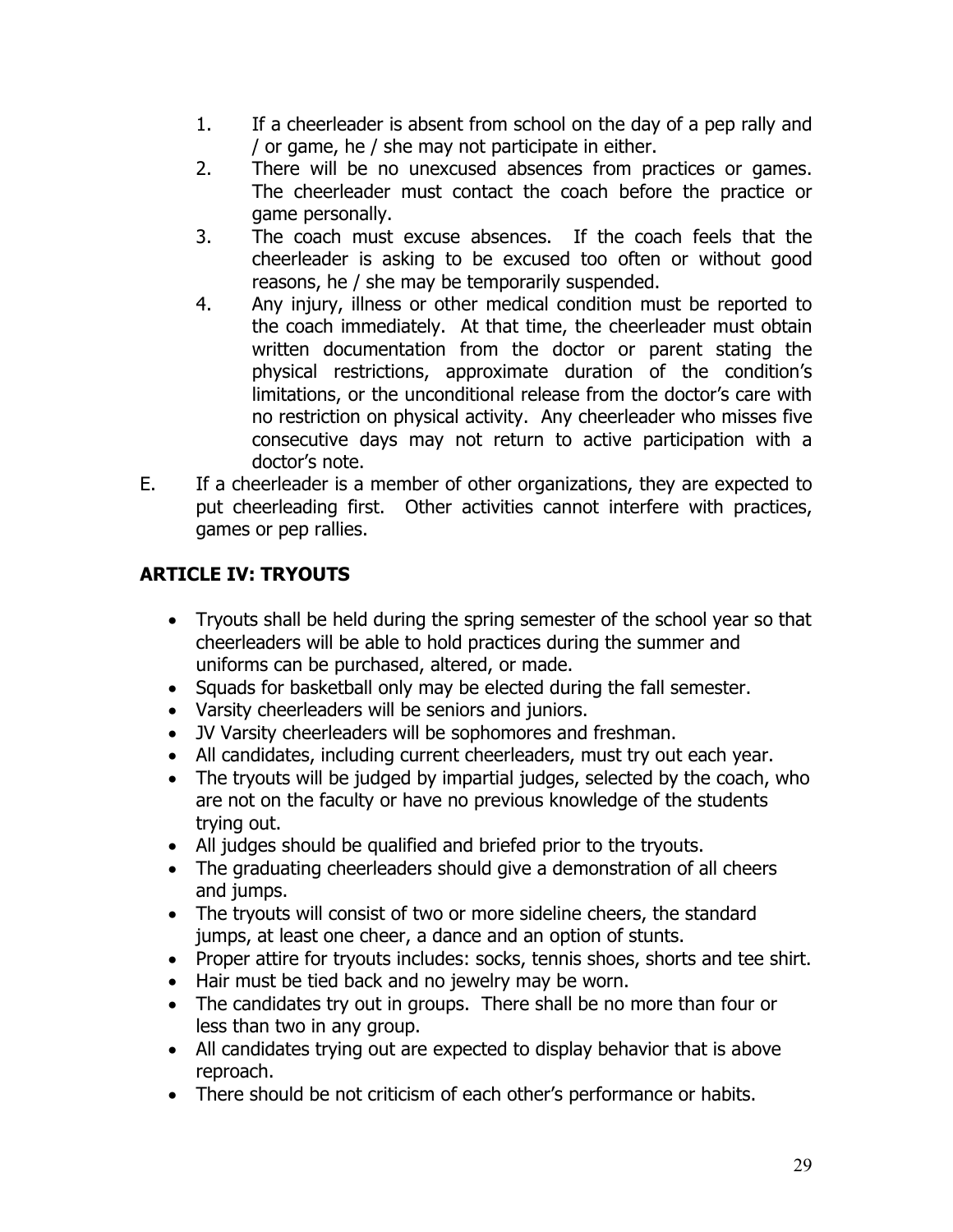- A student shall qualify for tryouts by attending all days of tryout clinic.
- The coach may excuse absences.
- Graduating cheerleaders must help with the tryouts and tryout clinic.

### **ARTICLE V: UNIFORMS**

- A. Uniforms will be purchased by the arrangement each high school makes.
- B. It is the responsibility of the cheerleaders to keep the uniforms clean throughout the season.
- C. The cleaning of the uniforms will be the responsibility of each cheerleader at the end of the season.

## **ARTICLE VI: SELECTION OF THE CAPTAIN**

The coach will decide how the captain will be selected. This procedure must be announced prior to the selection process.

### **ARTICLE VII: DUTIES OF THE TEAM**

- A. Cheerleaders will be responsible for the following: pep rallies, promoting school spirit, attitude of the crowd in so far as possible, and transportation to home games.
- B. Varsity cheerleaders will cheer at all home and away games.<br>C. Junior Varsity cheerleaders will cheer at all home games and
- Junior Varsity cheerleaders will cheer at all home games and away games as designated by the coach.
- D. Cheerleaders who wish to take part in any non-school competitive events will need the permission of the principal, athletic director and coach.
- E. Cheerleaders will not participate in out of state competition, except those involving an athletic contest.
- F. All cheerleaders shall report to the contest site a minimum of one-half hour prior to the scheduled starting time.
- G. The cheerleader squad shall adhere to all rules and regulation of the NCHSAA, athletic conferences, school, and the Rockingham County Board of Education concerning such activities as appropriate cheers and dances, mounts, pyramids, etc.
- H. The captains are responsible for the action of the squad as so far as possible. They are to bring to the coach's attention any action that might have violated a rule. Failure to do so will result in removable of the captain from his/her position
- I. Cheerleaders will follow the school attendance regulations.
- J. Proper conduct and good sportsmanship is expected at all time.
- K. Cheerleaders will ride to and from the contest on the school sponsored transportation unless the pre-excused by the coach to ride with the parent.

### **ARTICLE VIII: SUSPENSION FROM THE TEAM**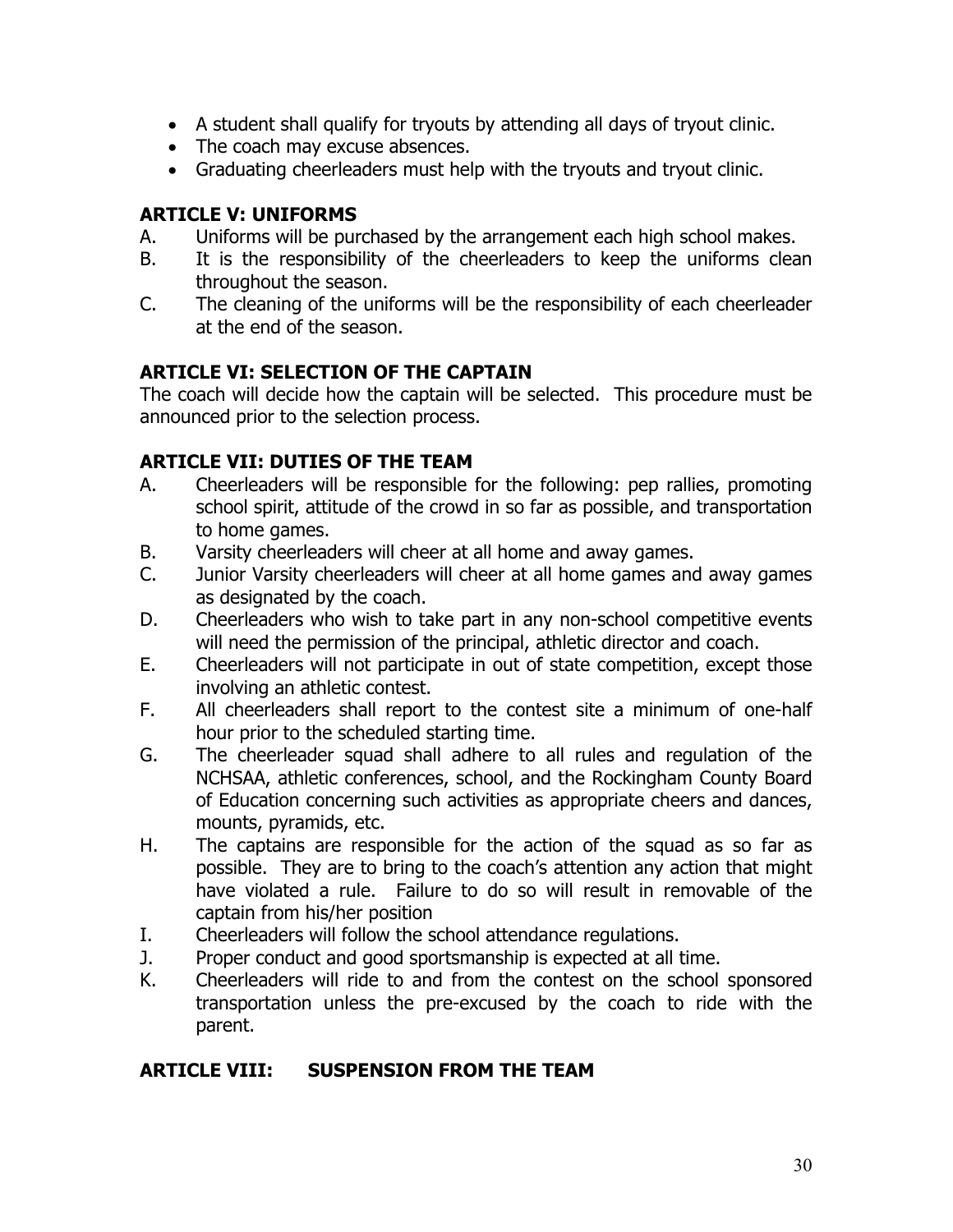## **ARTICLE IX: GENERAL REGULATIONS**

- **A. Eligibility –** In order to be eligible to participate in tryouts, the following eligibility requirements must be met:
	- Must be registered in the school or feeder school at the time of the tryouts
	- Must meet the same scholastic grade requirements as all athletes, pass 3 of 4 subjects from the previous semester.
	- Once selected must pass a medical examination.

#### **B. Squad Organization**

- The school shall have one varsity cheerleader squad for football and basketball or the school may have one varsity football cheerleading squad and one basketball cheerleader squad.
- The school shall have one junior varsity cheerleader squad for football and basketball or the school may have one junior varsity football cheerleading squad and one junior varsity basketball squad.
- The size of the squad shall be determined by the school and announced prior to tryouts.

### **C. Tryout procedures and regulations**

Introductory meeting – conducted by the cheerleading coach. The agenda for the meeting must include:

- A discussion of cheerleading rules and regulations.
- A discussion of the requirements by receiving 4 permission and / or acknowledge forms.
- An acknowledgement of having received a copy of the cheerleading rule and regulations.
- Tryout permission slip.
- An acknowledgement of the estimated cost of participating in cheerleading.
- A signed sportsmanship pledge.
- A description of the tryout and procedures for the tryout day.
- The size of the squad will be announced before tryout practice starts.

**Point System –** Selections are based on a point system as follows:

Cheerleading Coach's evaluation (Maximum  $-$  25 points) To be evaluated during the week of tryouts, completed, and turned into an administrator before judging of the cheerleaders.

- Cooperation during tryout period (4 points)
- Appearance (2 points)
- Projection (2 points)
- Jumps (3 points)
- Group cheer (4 points)
- Gymnastics (2 points)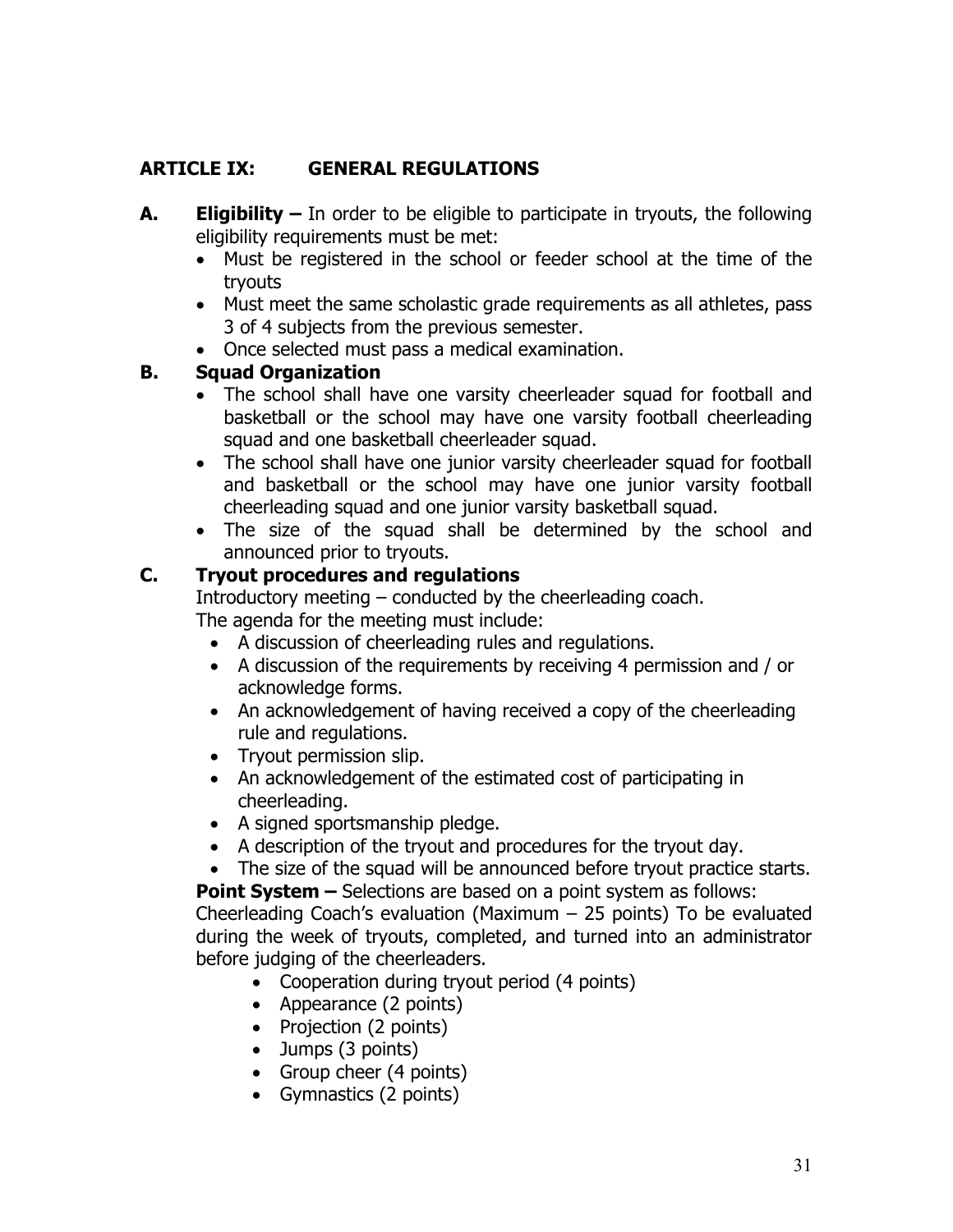• Ability to work as a team (4 points)

Judges evaluation – Maximum-25 points. Judges score will be added and divided by the number of judges.

- Group cheer (10 points)
- Individual cheer/chants (10 points)
- Projection (6 points) similes, voice control, facial expressions
- Appearance (6 points) neatness, poise, grooming
- Jumps (10 points)
- Gymnastics / stunts (7 points) flexibility moves
- Dance (10 points)
- Spirit / crowd motivation (8 points)
- Motions / movement (8 points)

#### **Tryout procedures**

- a. Tryout clinic will be held for the number of days established by the school and a candidate must attend all days unless excused by the coach.
- b. Candidates must return the parental permission slip on the first day of the clinic.
- c. All cheers, jumps, flexibility moves, or routines needed for tryouts will be taught by the graduating cheerleaders and supervised by the coaches.
- d. The candidate must be in good physical health to try out. No exceptions will be made because of injury or illness on the try out day.
- e. A number for their tryout order will randomly choose candidates.
- f. Candidates will try out in front of judges in groups of at least 4 but not less than 2. Names will not be used.
- g. During tryouts only the administrators, cheerleading coaches, athletic director and the judges are permitted in the gym.
- h. The newly elected squad shall be posted at a designated time.
- i. The coaches evaluation sheet, judges sheet and tabulation sheet shall be keep on file in the principal's office until the start of the next school year or until the start of the sports season involved.
- j. If a vacancy occurs prior to the beginning of an athletic season, the next qualified candidate based upon the tryout scores will fill the position.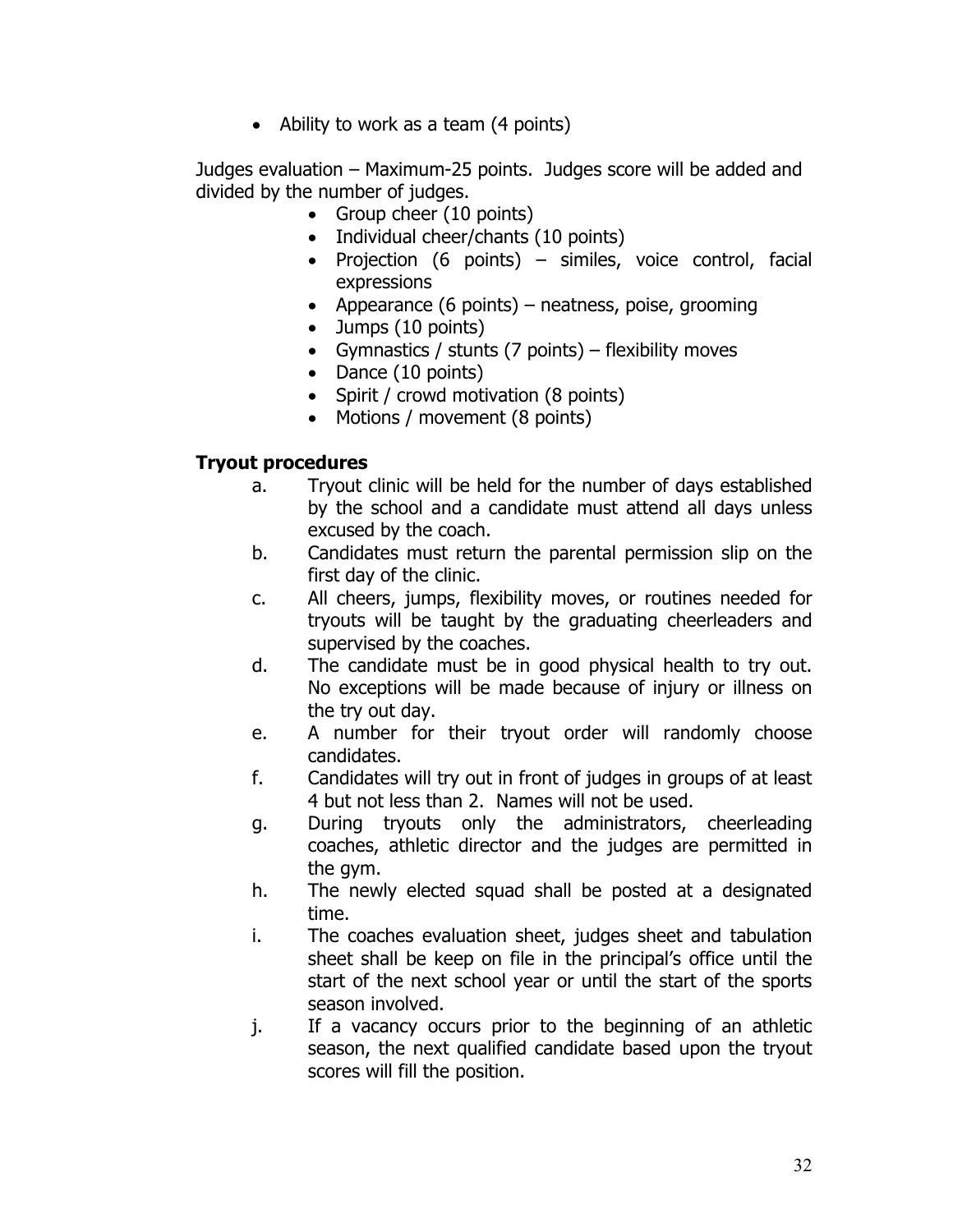k. If a vacancy occurs during the athletic season, the position will remain vacant for the remainder of the season.

# **D. Regulations**

- 1. Cheerleaders should welcome the visiting cheerleaders.
- 2. Do not use cheers that ridicule the opposing team or players<br>3. During basketball season, remain seated when not lead
- During basketball season, remain seated when not leading an organized cheer. Appropriate times for cheering are before the game, between quarters and half time, and during time-out. Alternate cheers with the opposing team during time-outs and no floor cheers during a 20-second time-out. During free throws, cheerleaders should remain seated and not cheer. Never kick bleachers or hit megaphones on the floor or bleachers.
- 4. Cheerleaders must have a cheerleader coach with them at each athletic contest when they are in uniform and representing their school. If this person cannot be present, the cheerleaders should not be in uniform or representing the school as individuals or as a group.
- 5. Do not cheer when someone is hurt, applaud when he/she is up and going out of the game.
- 6. Never boo or make remarks directed toward game officials.
- 7. Movements cheerleaders should refrain from any movements which can be interpreted as suggestive. Therefore, the grinding of the hips and movement of the hips or pelvic area in a back and forth or a circular motion is prohibited.

## **E. Cheerleading Camps**

- 1. Camps will not be made mandatory or required to be a cheerleader. Cheerleaders should not be pressured into attending a camp.
- 2. However, camps on a volunteer basis can be beneficial in the following ways:
	- To teach and share the most worthwhile and effective cheerleading techniques.
	- To promote self-improvement, insight, and dedication to high personal, as well as cheerleading standards.
	- To give the inexperienced cheerleader an opportunity to discover what it is all about, to learn safety techniques and cheerleading techniques.
	- To receive new ideas, new cheers and new ways to promote good sportsmanship.

## **F. Coaching**

- 1. The coach must be present during practice and during games.
- 2. The coach must pass the cheerleading safety course in order by the coach's squad to participate in any activity that requires the